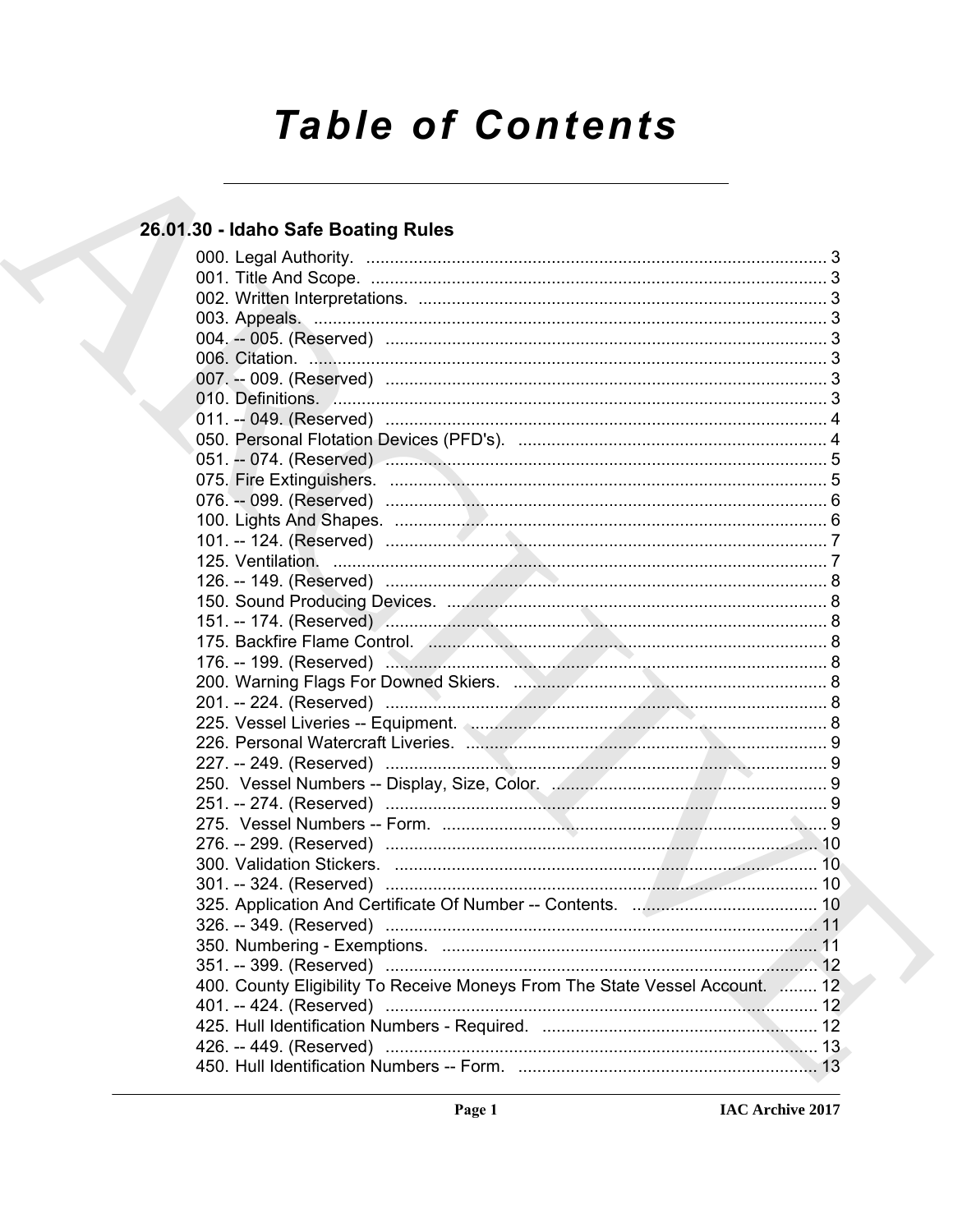# Table of Contents (cont'd)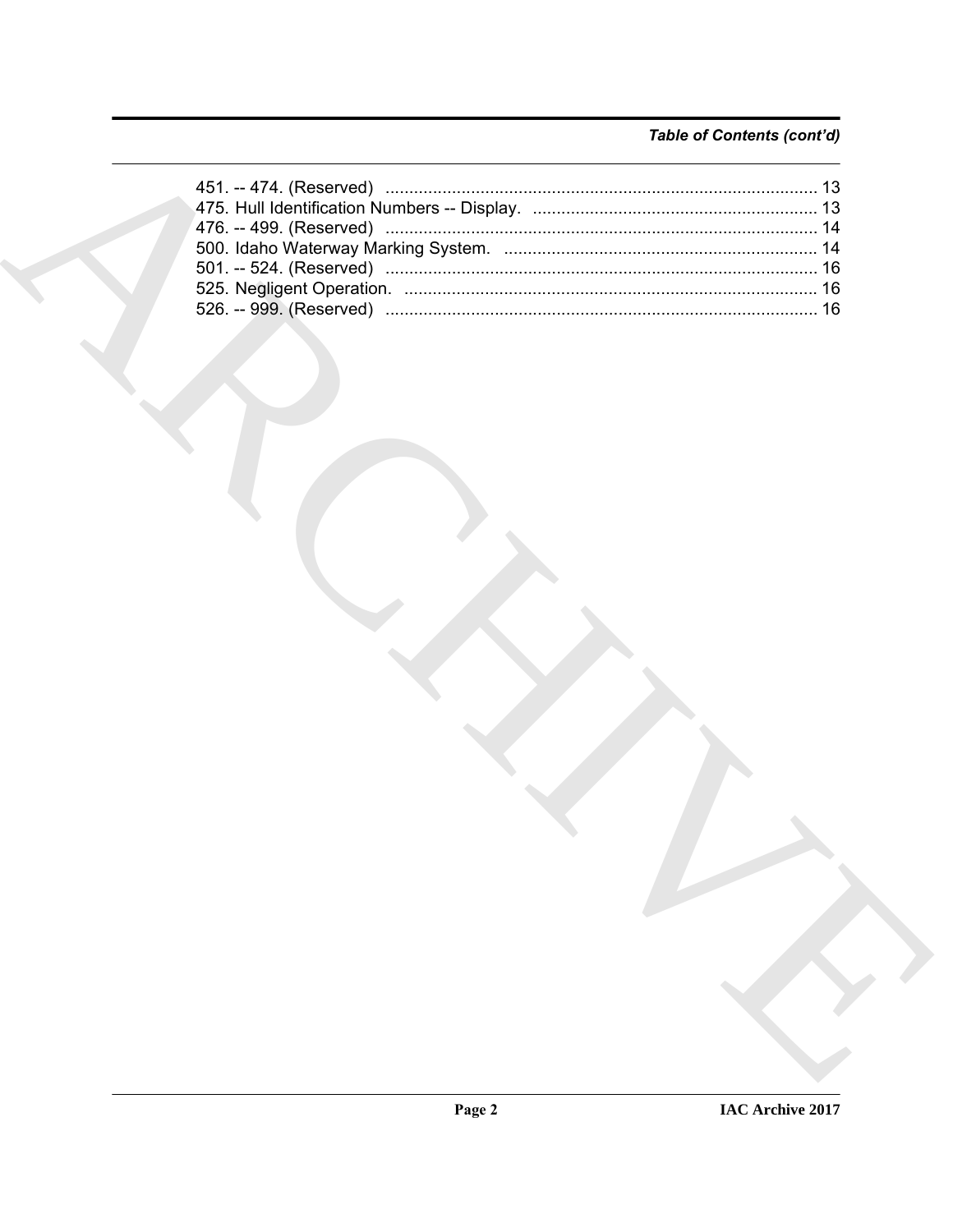#### **IDAPA 26 TITLE 01 CHAPTER 30**

# **26.01.30 - IDAHO SAFE BOATING RULES**

#### <span id="page-2-1"></span><span id="page-2-0"></span>**000. LEGAL AUTHORITY.**

The Idaho Park and Recreation Board is authorized under Section 67-7002, Idaho Code to promulgate rules to effectuate the purposes of and aid in the administration of the Idaho Safe Boating Act, Title 67, Chapter 70, Idaho Code. (1-1-94)

#### <span id="page-2-2"></span>**001. TITLE AND SCOPE.**

**01. Title**. The title of this chapter shall be cited in full as Idaho Department of Parks and Recreation DAPA 26.01.30, "Idaho Safe Boating Rules." (1-1-94) Rules, IDAPA 26.01.30, "Idaho Safe Boating Rules."

**02.** Scope. This chapter establishes rules to effectuate the purposes of and aid in the administration and nent of the Idaho Safe Boating Act. Title 67, Chapter 70, Idaho Code. (1-1-94) enforcement of the Idaho Safe Boating Act, Title 67, Chapter 70, Idaho Code.

#### <span id="page-2-3"></span>**002. WRITTEN INTERPRETATIONS.**

**EXAMPLER 39**<br> **EXAMPLEME ANTIFORMY**<br> **EXAMPLEME ANTIFORMY COOR SURFACE CONTING RULES**<br> **EXAMPLEME ANTIFORMY COOR ASSESS CONSULTER CONSULTER CONSULTS**<br> **EXAMPLEME ANTIFORMY COOR ASSESS CONSULTS**<br> **CONSULTS**<br> **EXAMPLEME AN** This agency has written interpretations of these rules, in the form of explanatory comments accompanying the notice of proposed rulemaking that originally proposed the rules, or documentation of compliance with IDAPA 26.01.01.150, "Rules of Administrative Procedure of the Idaho Park And Recreation Board." These documents are available for public inspection and copying in the central office of the agency. available for public inspection and copying in the central office of the agency.

#### <span id="page-2-4"></span>**003. APPEALS.**

Any person who may be adversely affected by a final decision, ruling, or direction of the director may appeal the decision, ruling, or direction as outlined under IDAPA 26.01.01.250, "Rules of Administrative Procedure of the Idaho<br>Park and Recreation Board." (1-1-94) Park and Recreation Board."

#### <span id="page-2-5"></span>**004. -- 005. (RESERVED)**

#### <span id="page-2-6"></span>**006. CITATION.**

The official citation of this chapter is IDAPA 26.01.30.000 et seq. For example, the citation for this section is IDAPA 26.01.30.006. (1-1-94)

# <span id="page-2-7"></span>**007. -- 009. (RESERVED)**

# <span id="page-2-9"></span><span id="page-2-8"></span>**010. DEFINITIONS.**

As used in this chapter: (1-1-94) (1-1-94)

**01. Duly Constituted Water Ski School**. A profit-making business which files Idaho income tax returns in accordance with the Idaho Income Tax Act (Title 63, Chapter 30, Idaho Code) substantiating that instruction of water ski students for the making of a profit is or was being performed by the instructor. (1-1-94) instruction of water ski students for the making of a profit is or was being performed by the instructor.

- <span id="page-2-11"></span><span id="page-2-10"></span>**02. Lifeboat**. A vessel that: (7-1-93)
- **a.** Is owned by the owner of a vessel for which a valid certificate of number has been issued; (7-1-93)

**b.** Is kept with the numbered vessel during normal operation of the numbered vessel; and (7-1-93)

<span id="page-2-13"></span><span id="page-2-12"></span>**c.** Is used solely in life threatening situations. (7-1-93)

**03.** Motorboat. Any vessel propelled by machinery, which is powered by an energy source other than ffort, whether or not such machinery is the principal source of propulsion. (7-1-93) human effort, whether or not such machinery is the principal source of propulsion.

**04.** Sailboat. Any vessel equipped with mast(s) and sail(s), dependent upon the wind to propel the the normal course of operation of the vessel. vessel in the normal course of operation of the vessel.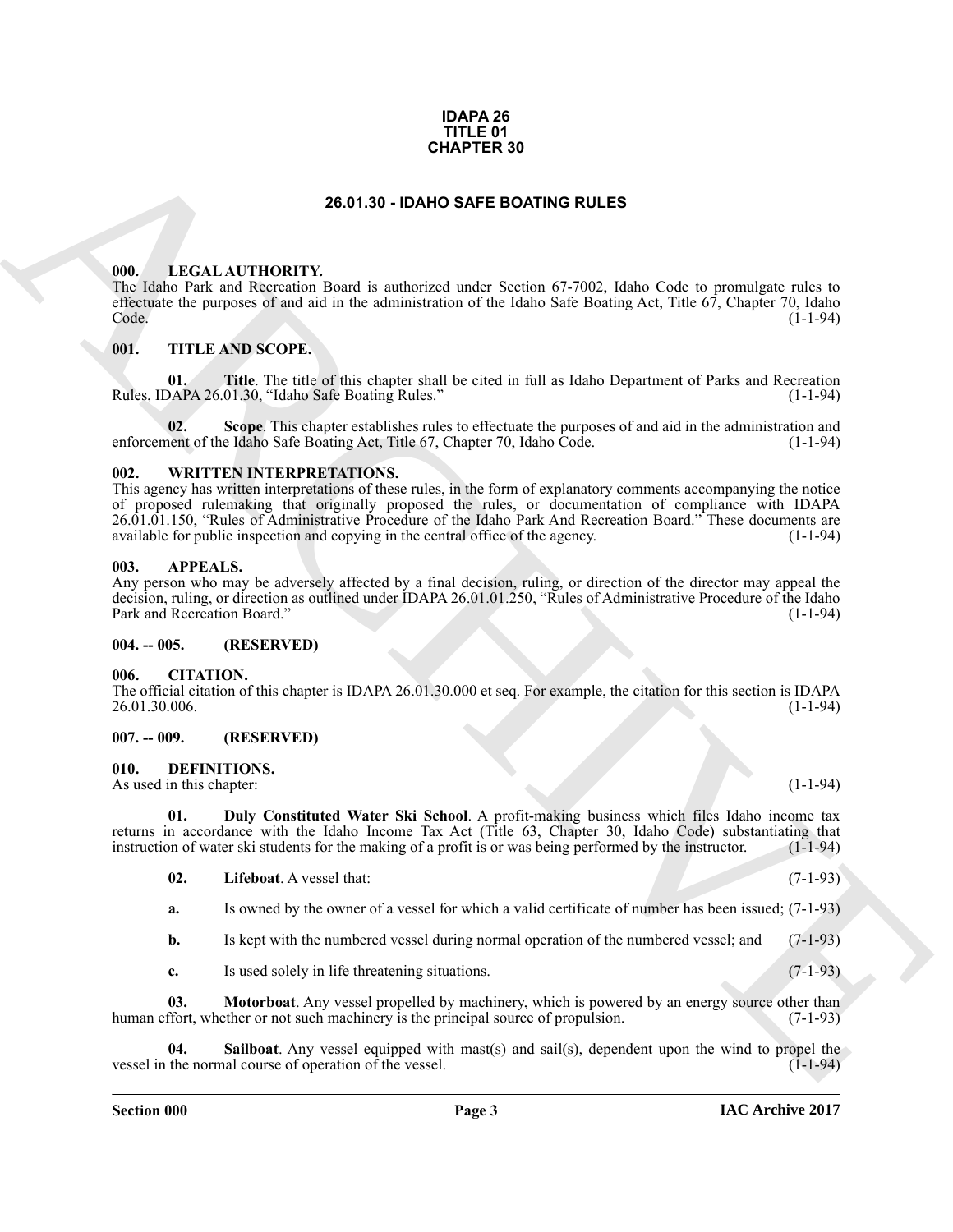**05.** Sailboard. A surfboard type sailboat with no freeboard and using a triangular sail on a swivel mast not secured to a hull by guys or stays. (7-1-93) mounted mast not secured to a hull by guys or stays.

<span id="page-3-4"></span><span id="page-3-3"></span>**06. Tender**. A vessel equipped with propulsion machinery of less than ten (10) horsepower that: (7-1-93)

**a.** Is owned by the owner of a vessel for which a valid certificate of number has been issued; (7-1-93)

**b.** Displays the number of that numbered vessel followed by the suffix "1"; and  $(7-1-93)$ 

**c.** Is used for direct transportation between the numbered vessel and the shore and for no other (7-1-93) purpose. (7-1-93)

**07.** Watercraft. Those devices designed as a means of transportation on water. The following devices onsidered watercraft: (7-1-93) are not considered watercraft:

<span id="page-3-5"></span>**a.** Diver's aids operated and designed primarily to propel a diver below the surface of the water; and (7-1-93)

**b.** Non-motorized devices not designed as a means of transportation on water, such as inflatable air es, single inner tubes, and beach and water toys. (3-23-98) mattresses, single inner tubes, and beach and water toys.

<span id="page-3-6"></span><span id="page-3-2"></span>**c.** Float houses as defined in Section 67-7003(8), Idaho Code. (3-23-98)

**08. Whistle or Horn**. Any sound producing appliance capable of producing the prescribed blasts and which complies with the specifications of 33 U.S.C. Section 2001 et seq. and 33 CFR Section 86.01 et seq. (1-1-94)

**Other Definitions**. Other definitions set forth in the Idaho Safe Boating Act (Title 67, Chapter 70, acorporated herein by reference. (7-1-93) Idaho Code) are incorporated herein by reference.

# <span id="page-3-0"></span>**011. -- 049. (RESERVED)**

# <span id="page-3-8"></span><span id="page-3-7"></span><span id="page-3-1"></span>**050. PERSONAL FLOTATION DEVICES (PFD'S).**

**Exparament of Paints and Recreation**<br>
USby a Similar Asia (School of the stationary interest in the continue of the stationary interest in the stationary of the stationary of the stationary interest in the stationary of **01. Personal Flotation Devices Required**. Except seaplanes, sailboards, and as provided in Subsections 050.03 and 050.04 of this chapter, no person shall operate or permit to be operated any vessel on the waters of this state without carrying on board personal flotation devices (Type I life preservers, Type II buoyant vests, Type III special purpose marine buoyant devices, Type IV buoyant cushions or ring life buoys, or Type V restricted use devices) as follows:  $(7-1-93)$ use devices) as follows:

**a.** Recreational vessels (used for non-commercial use) less than sixteen (16) feet in length, and canoes and kayaks of any length, shall have one (1) type I, II, or III wearable personal flotation devices of a suitable size for each person on board. (5-1-95) each person on board.

**b.** Recreational vessels sixteen (16) feet in length and over, except as stated in Subsection 050.01.a. of this chapter, shall have one (1) type I, II, or III wearable personal flotation device of a suitable size for each person on board and, in addition, one (1) type IV throwable device. (1-1-94)

**c.** Commercial vessels less than forty (40) feet in length not carrying passengers for hire shall have at least one (1) Type I, II, or III wearable personal flotation device of a suitable size for each person on board. (1-1-94)

**d.** Commercial vessels carrying passengers for hire and commercial vessels forty (40) feet in length or longer not carrying passengers for hire shall have at least one Type I wearable personal flotation device of a suitable size for each person on board. size for each person on board.

**e.** Commercial vessels twenty-six (26) feet in length or longer shall have at least one (1) Type IV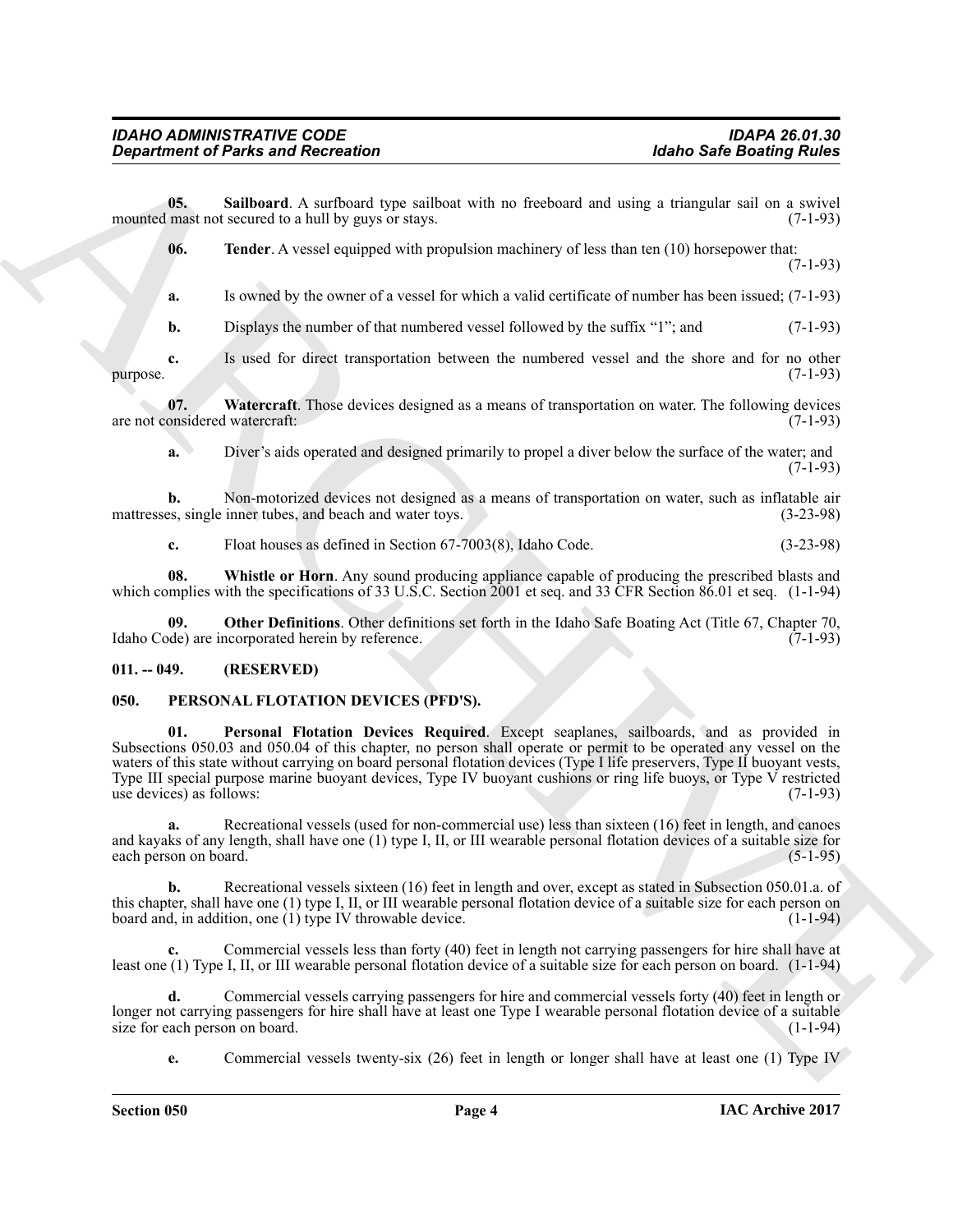throwable ring life buoy in addition to other requirements. (1-1-94)

<span id="page-4-9"></span>**f.** Children fourteen (14) years of age and younger, onboard vessels nineteen (19) feet or less, must wear an approved flotation device when the vessel is underway. (3-15-02)

**Considered Paints and Receivation**<br>
Hotels and Receivation could a result and the same stress of the same of the same of the same of the same of the same of the same of the same of the same of the same of the same of the **02. Location and Condition**. All personal flotation devices required by Section 050 of this chapter shall be readily accessible to persons on board and be of good and serviceable condition. When aboard a personal watercraft (Jet Ski, Wave Runner, etc.) or being towed by a boat (water ski, wake board, knee board, tube, etc.), an approved flotation device must be worn to be considered readily accessible. All such devices shall be approved by the U.S. Coast Guard, and shall be marked in accordance with U.S. Coast Guard standards. All such devices shall comply with the construction and design standards set forth by 46 U.S.C. Section 2101 et seq. and Section 4301 et seq., and applicable federal regulations. (3-30-01) applicable federal regulations.

**03. Alternative PFD Requirement**. A Type V personal flotation device may be carried in lieu of any required personal flotation device if U.S. Coast Guard approved for the activity engaged in. (7-1-93)

#### <span id="page-4-8"></span><span id="page-4-7"></span>**04. Exemptions**. (7-1-99)

**a.** Racing shells, rowing sculls and racing kayaks are exempt from the requirements of Section 050 of this chapter provided they are manually propelled, recognized by a national or international racing association and designed solely for competitive racing. designed solely for competitive racing.

**b.** Float tubes are exempt from the requirements of Section 050 of this chapter while being operated on lakes and reservoirs of this state of less than two hundred (200) surface acres in size at natural or ordinary high water.  $(7-1-99)$ water. (7-1-99)

#### <span id="page-4-0"></span>**051. -- 074. (RESERVED)**

#### <span id="page-4-2"></span><span id="page-4-1"></span>**075. FIRE EXTINGUISHERS.**

<span id="page-4-3"></span>Fire Extinguishers Required. Except seaplanes and those motorboats less than twenty-six (26) feet in length, propelled by outboard motors, of open construction which will not permit the entrapment of explosive or flammable gases or vapors, and not carrying passengers for hire, no person shall operate or permit to be operated any motorboat on the waters of this state unless it shall carry on board and have readily accessible at least the minimum number of serviceable U.S. Coast Guard approved fire extinguishers as set forth below. (7-1-93) minimum number of serviceable U.S. Coast Guard approved fire extinguishers as set forth below.

**02. Type and Size -- Table**. Extinguishers approved for use on motorboats are hand portable of either B-I or B-II classification. "B" type is for gasoline, oil and grease fires. "I" and "II" denotes size as follows:

<span id="page-4-6"></span>

| <b>Classification</b> | <b>Foam Dioxide</b> | <b>Carbon Chemical</b><br>Dry Freon |           | Halon/     |
|-----------------------|---------------------|-------------------------------------|-----------|------------|
| B-l                   | $1.25$ gals.        | 4 lbs.<br>2 lbs.                    |           | $2.5$ lbs. |
| B-II                  | 2.50 gals.          | $15$ lbs.                           | $10$ lbs. |            |
|                       |                     |                                     |           |            |

(1-1-94)

<span id="page-4-4"></span>**03. Inspections**. Dry chemical fire extinguishers without gauges or indicating devices shall be inspected every six (6) months. If the gross weight of a carbon dioxide (CO2) fire extinguisher is reduced by more than ten percent (10%) of the net weight, the extinguisher is not acceptable and shall be recharged. (1-1than ten percent  $(10\%)$  of the net weight, the extinguisher is not acceptable and shall be recharged.

**04.** Specific Requirements. Except as provided in Subsection 075.01 of this chapter, the requirements extinguishers by length of motorboat are as follows: (7-1-93) for fire extinguishers by length of motorboat are as follows:

<span id="page-4-5"></span>**a.** Less than twenty-six (26) feet in length: At least one (1) B-1 fire extinguisher is required. (7-1-93)

**b.** Twenty-six (26) feet to less than forty (40) feet in length: At least two (2) B-1 fire extinguishers are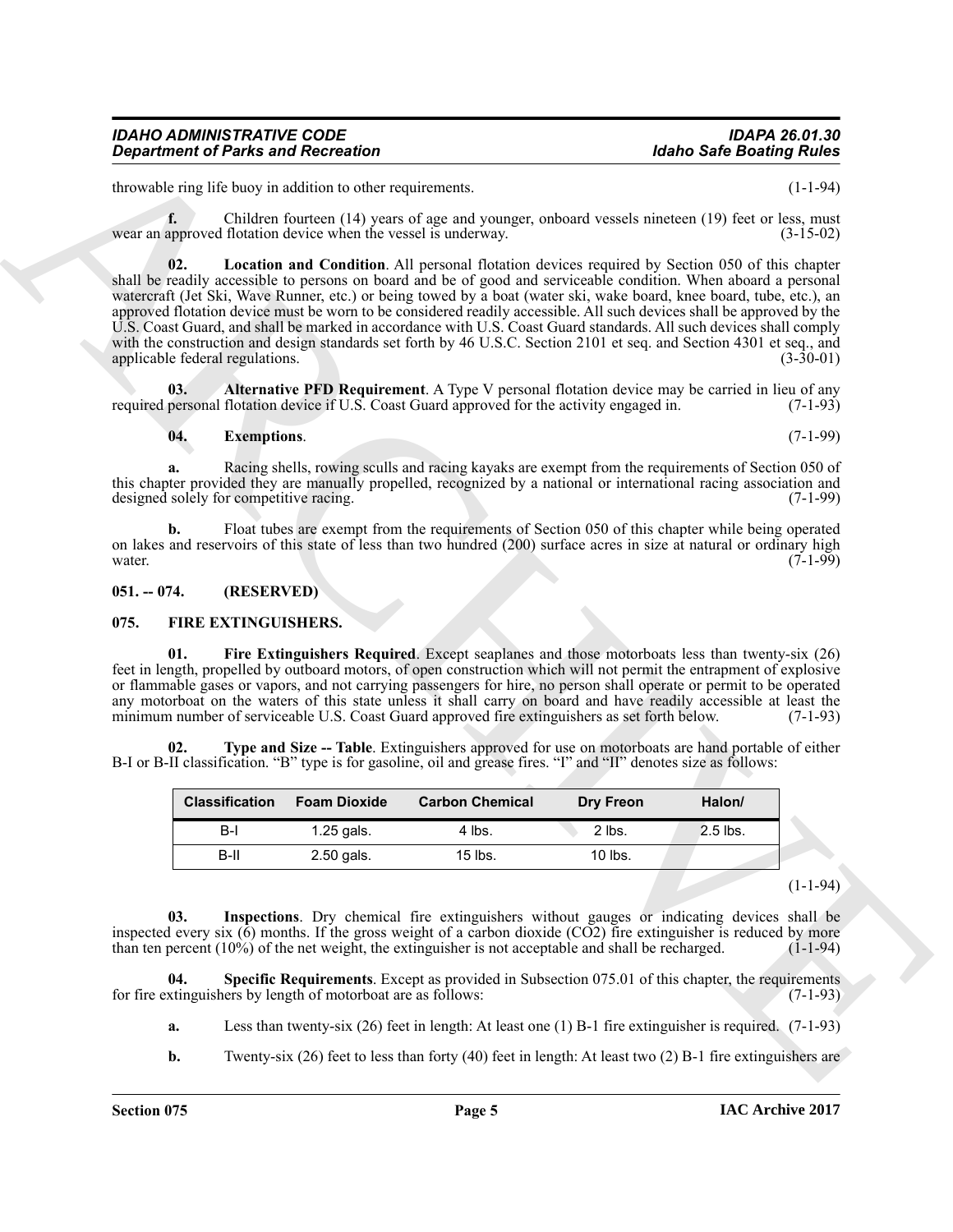required. (7-1-93)

**c.** Forty (40) feet to not more than sixty-five (65) feet in length: At least three (3) B-1 fire extinguishers are required. (7-1-93)

**d.** Over sixty-five (65) feet in length: Federal requirements shall apply as stated in 46 U.S.C. Section eq. and Section 4301 et seq., and 46 CFR Section 25.30-1 et seq. 2101 et seq. and Section 4301 et seq., and 46 CFR Section  $25.30-1$  et seq.

<span id="page-5-2"></span>**05. Alternative Fire Extinguisher Requirement**. One (1) B-II fire extinguisher may be substituted for two (2) B-I fire extinguishers. (7-1-93)

<span id="page-5-3"></span>**06. Fixed Systems**. When a fixed fire extinguishing system is installed in machinery space(s), one (1) less B-I fire extinguisher is required.

<span id="page-5-0"></span>**076. -- 099. (RESERVED)**

# <span id="page-5-5"></span><span id="page-5-4"></span><span id="page-5-1"></span>**100. LIGHTS AND SHAPES.**

**01. Lights Required**. No person shall operate or permit the operation of any vessel on the waters of this state between sunset and sunrise or in other times of restricted visibility unless the vessel is equipped with and displays the lights herein specified, and during such time no other lights which may be mistaken for those prescribed<br>(1-1-94) shall be exhibited.

<span id="page-5-6"></span>**02. Motorized Vessels**. A motorboat less than sixty-five and six-tenths (65.6) feet in length shall exhibit navigation lights as follows: (7-1-93)

**a.** A white light placed over the fore and aft centerline of the vessel showing an unbroken light over an arc of the horizon of two hundred twenty-five (225) degrees (twenty (20) points) and so fixed as to show the light from right ahead to twenty-two and five-tenths  $(22.5)$  degrees (two  $(2)$  points) abaft (toward the stern from) the beam<br>on either side of the vessel.  $(1-1-94)$ on either side of the vessel.

**b.** A white light placed as nearly as practicable at the stern showing an unbroken light over an arc of the horizon one hundred thirty-five (135) degrees (twelve (12) points) and so fixed as to show the light sixty-seven and five-tenths (67.5) degrees (six (6) points) from right aft on each side of the vessel.  $(7-1-93)$ and five-tenths  $(67.5)$  degrees  $(six(6)$  points) from right aft on each side of the vessel.

**c.** On the starboard side a green light and on the port side a red light each showing an unbroken light over an arc of the horizon of one hundred twelve and five-tenths (112.5) degrees (ten (10) points) and so fixed as to show the light from right ahead to twenty-two and five-tenths (22.5) degrees (two (2) points) abaft (toward the stern from) the beam on its respective side. These sidelights may be combined in one (1) lantern carried on the fore and aft centerline of the vessel.

**d.** A motorboat less than thirty-nine and four-tenths (39.4) feet in length may exhibit a white light aft visible all around the horizon in lieu of the white lights prescribed in Subsections 100.02.a. and 100.02.b. of this chapter. (7-1-93)  $\epsilon$ chapter. (7-1-93)

<span id="page-5-7"></span>**03. Non-Motorized Vessels**. A sailboat, under sail alone, and a vessel under oars or paddles, shall avigation lights as follows: (1-1-94) exhibit navigation lights as follows:

**Considered of Parks and Recreation**<br>
Notice Safe Booking in the new Parks of the New York (6) for the large-stream considerably and the new York (1) Feb. (4)<br>
Since the new York (1) Feb. (4) for the new York (1) for the **a.** On the starboard side a green light and on the port side a red light each showing an unbroken light over an arc of the horizon of one hundred twelve and five-tenths (112.5) degrees (ten (10) points) and so fixed as to show the light from right ahead to twenty-two and five-tenths (22.5) degrees (two (2) points) abaft (toward the stern from) the beam on its respective side. These sidelights may be combined in one (1) lantern carried on the fore and aft centerline of the vessel.

**b.** A white light placed as nearly as practicable at the stern showing an unbroken light over an arc of the horizon one hundred thirty-five (135) degrees (twelve (12) points) and so fixed as to show the light sixty-seven and five-tenths (67.5) degrees (six (6) points) from right aft on each side of the vessel. (7-1-93) and five-tenths  $(67.5)$  degrees  $(six(6)$  points) from right aft on each side of the vessel.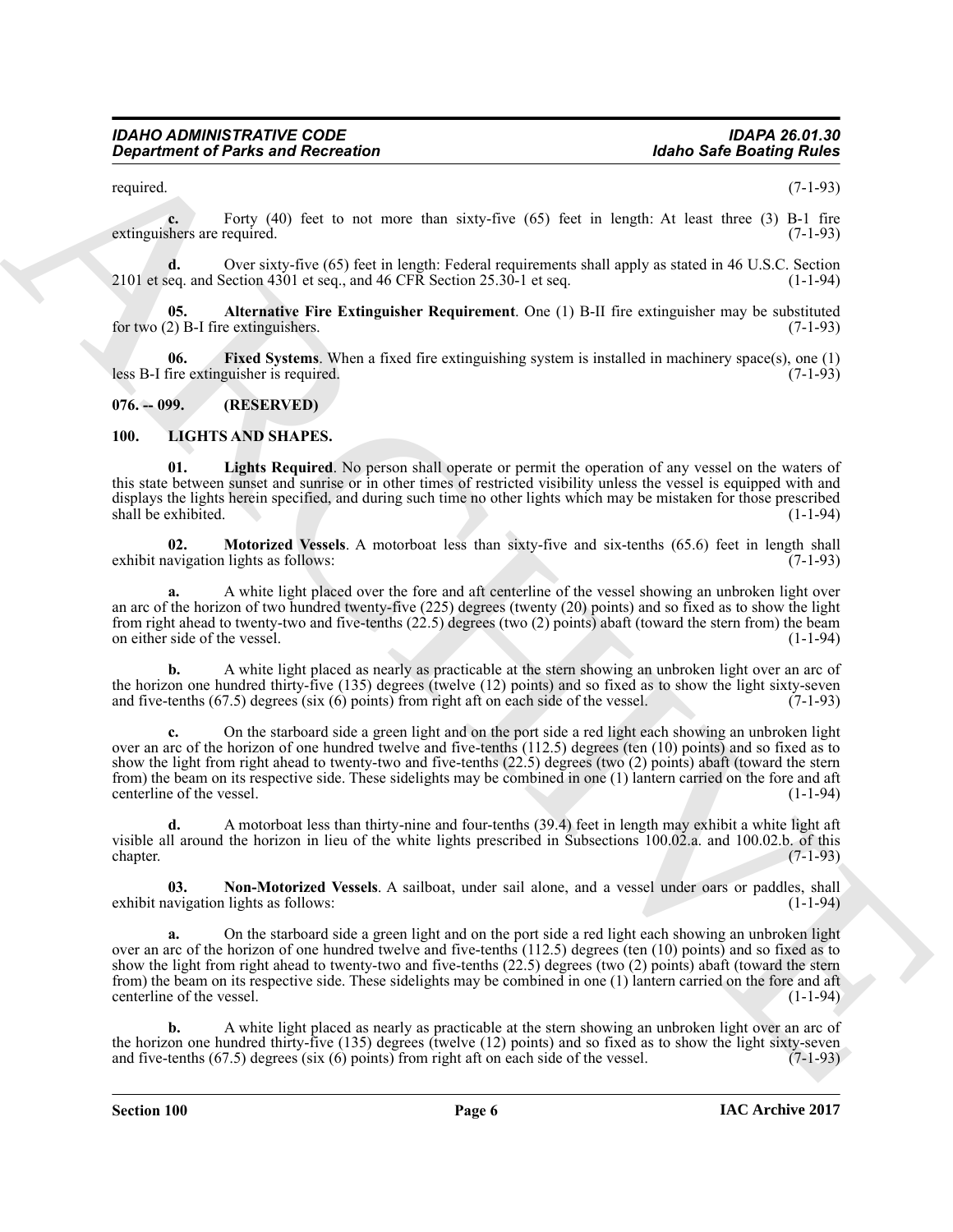| <b>IDAHO ADMINISTRATIVE CODE</b>          | <b>IDAPA 26.01.30</b>           |
|-------------------------------------------|---------------------------------|
| <b>Department of Parks and Recreation</b> | <b>Idaho Safe Boating Rules</b> |

**c.** A sailboat of less than twenty-three (23) feet in length or a vessel under oars or paddles shall, if practicable, exhibit the lights prescribed in Subsections 100.03.a. and 100.03.b. of this chapter, but if it does not, it shall have ready at hand an electric torch or lighted lantern showing a white light which shall be exhibited in sufficient time to prevent collision. (7-1-93)

<span id="page-6-3"></span>**04. Anchorage**. All vessels shall display a white light visible all around the horizon when anchored on the waters of this state, unless anchored in a designated mooring area. (1-1-94)

<span id="page-6-5"></span>**Seaplanes**. Where it is impracticable for a seaplane to exhibit lights of the characteristics or in the positions prescribed in Section 100 of this chapter, it shall exhibit lights as similar in characteristics and position as is possible. (1-1-94) possible. (1-1-94)

<span id="page-6-4"></span>**06. Sailboats**. Between sunrise and sunset, a vessel proceeding under sail when also being propelled by machinery shall exhibit forward where it can best be seen a conical shape, apex downward. A vessel of less than thirty-nine and four-tenths (39.4) feet in length is not required to exhibit this shape, but may do so. (7-1-9 thirty-nine and four-tenths (39.4) feet in length is not required to exhibit this shape, but may do so.

<span id="page-6-6"></span>**Visibility**. Every white light prescribed by Section 100 of this chapter shall be of such character as to be visible at a distance of at least two (2) miles. Every other colored light shall be fitted with inboard screens of sufficient height so set as to prevent these lights from being seen across the bow and shall be of such character as to be visible at a distance of at least one (1) mile. The word "visible" in Section 100 of this chapter shall mean visible on<br>a dark night with clear atmosphere. (7-1-93) a dark night with clear atmosphere.

<span id="page-6-2"></span>**08. Alternative Lights and Shapes**. In lieu of the lights and shapes required in Section 100 of this chapter, a vessel may exhibit those lights and shapes provided for by 33 U.S.C. Section 1601 et seq., or 33 U.S.C. Section 2001 et seq. and applicable regulations, and as published by the U.S. Coast Guard in the Navigational Rules International - Inland.

<span id="page-6-0"></span>**101. -- 124. (RESERVED)**

# <span id="page-6-7"></span><span id="page-6-1"></span>**125. VENTILATION.**

<span id="page-6-12"></span>**01. Ventilation Required**. Except seaplanes, no person shall operate or permit to be operated any vessel having aboard a gasoline engine used for any purpose, unless it shall be provided with proper ventilation.

(7-1-93)

<span id="page-6-9"></span>**02. Compartments With Gasoline Engines**. Each compartment in a vessel that has a permanently installed gasoline engine with a cranking motor shall be open to the atmosphere, or be ventilated by a natural ventilation system and a mechanical exhaust blower system as required by 46 U.S.C. Section 2101 et seq. and Section 4301 et seq., and 33 CFR Section 183.601 et seq. 4301 et seq., and 33 CFR Section 183.601 et seq.

<span id="page-6-11"></span><span id="page-6-8"></span>**03. Collection of Vapors or Gases**. Each compartment or tank in a vessel that may permit the entrapment of explosive or flammable gases or vapors shall be ventilated by a natural ventilation system. (1-1-94)

General de la content de la contentación de la content de la content de la content de la content de la content<br>
para la content de la contenta de la contenta de la contenta de la contenta de la contenta de la contenta de **04. Natural Ventilation System**. A natural ventilation system shall be approved for use by the U.S. Coast Guard and include a supply opening or duct from the atmosphere or from a ventilated compartment or from a compartment that is open to the atmosphere, and an exhaust opening into another ventilated compartment or an exhaust duct to the atmosphere. Each exhaust opening or duct shall originate in the lower third of the compartment; and each supply opening or duct and each exhaust opening or duct in a compartment shall be above the normal accumulation of bilge water. Each supply opening shall be forward facing and located on the exterior surface of a vessel, or be constructed so that air shall effectively flow into or out of the supply or exhaust openings. vessel, or be constructed so that air shall effectively flow into or out of the supply or exhaust openings.

<span id="page-6-10"></span>**05. Exhaust Blowers**. Each vessel that is required to have an exhaust blower shall have a label that is located as close as practicable to each ignition switch, is in plain view of the operator, and has at least the following information: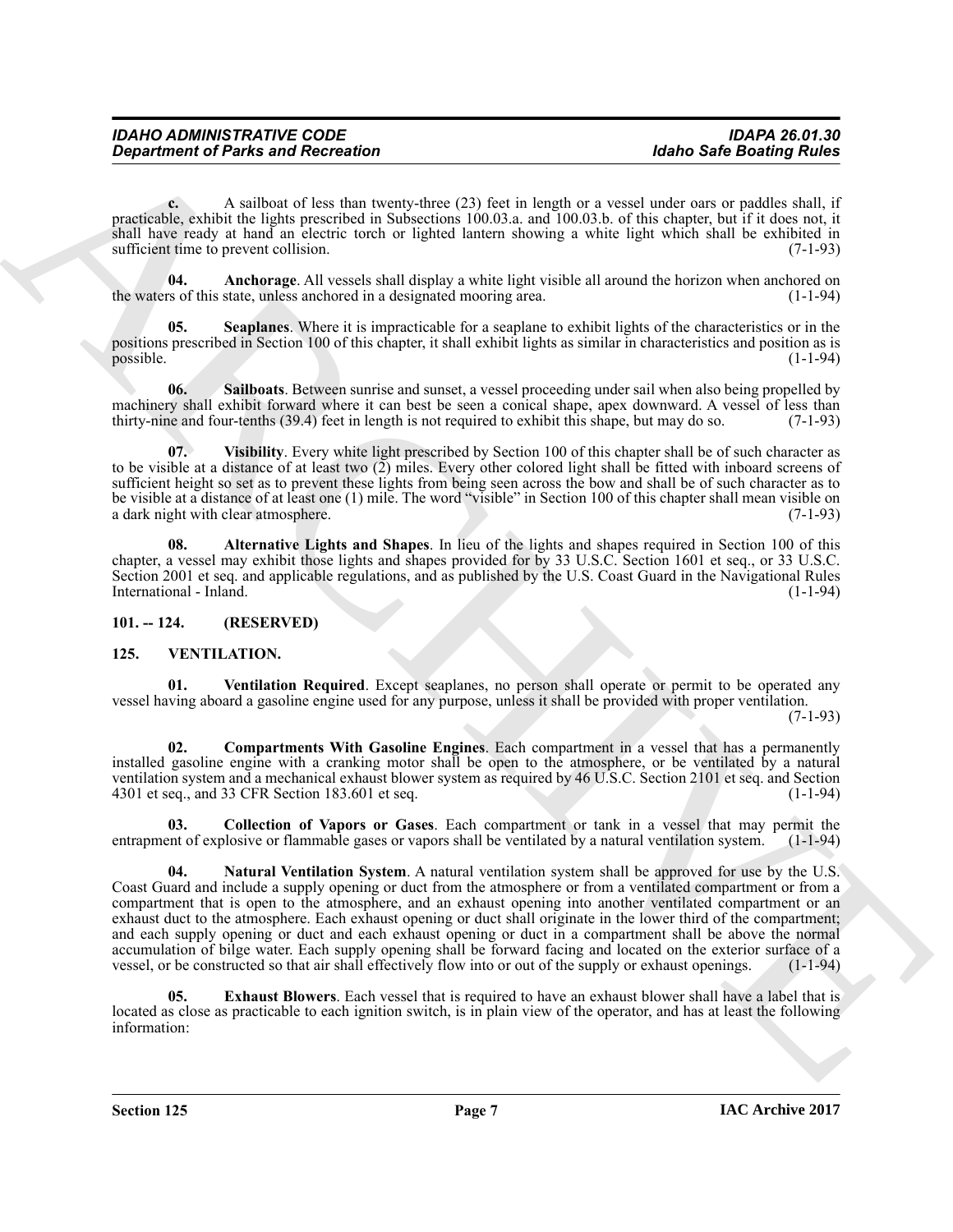#### <span id="page-7-12"></span>**"WARNING -- GASOLINE VAPORS CAN EXPLODE. BEFORE STARTING ENGINE OPERATE BLOWER FOR FOUR (4) MINUTES AND CHECK ENGINE COMPARTMENT BILGE FOR GASOLINE VAPORS."**

(1-1-94)

**06. Alternative Ventilation System**. In lieu of the ventilation and warning label required in Section 125 of this chapter, a vessel may be provided with any type of ventilating system as required by 46 U.S.C. Section 2101 et seq. and Section 4301 et seq., and applicable federal regulations. (1-1-94)

# <span id="page-7-0"></span>**126. -- 149. (RESERVED)**

#### <span id="page-7-9"></span><span id="page-7-1"></span>**150. SOUND PRODUCING DEVICES.**

<span id="page-7-10"></span>No person shall operate or permit to be operated any vessel on the waters of this state without carrying on board sound producing devices as follows: (7-1-93) sound producing devices as follows:

ARCHIVE **01. Vessels Thirty-Nine and Four-Tenths Feet and Over**. A vessel of thirty-nine and four-tenths (39.4) feet or more in length shall be provided with a whistle or horn capable of making the prescribed signals provided for by 33 U.S.C. Section 2001 et seq., and a bell. The whistle or horn shall be audible for at least one-half  $(1/2)$  nautical mile, and the bell, when struck, shall produce a clear bell-like tone of full sound characteristic.

(1-1-94)

<span id="page-7-11"></span>**02. Vessels Under Thirty-Nine and Four-Tenths Feet**. A vessel of less than thirty-nine and fourtenths (39.4) feet in length shall be provided with a whistle or horn capable of making the prescribed signals provided for by 33 U.S.C. Section 2001 et seq. The whistle or horn shall be audible for at least one-half (1/2) nautical mile.

 $(1-1-94)$ 

#### <span id="page-7-2"></span>**151. -- 174. (RESERVED)**

#### <span id="page-7-8"></span><span id="page-7-3"></span>**175. BACKFIRE FLAME CONTROL.**

Except seaplanes, no person shall operate or permit to be operated any motorboat on the waters of this state unless each carburetor on every inboard gasoline engine installed in a motorboat shall be equipped with a U.S. Coast Guard approved backfire flame arrester or other means of backfire flame control approved for use by the U.S. Coast Guard, each of which is securely attached to the carburetor and in proper working order. (7-1-93)

#### <span id="page-7-4"></span>**176. -- 199. (RESERVED)**

#### <span id="page-7-14"></span><span id="page-7-5"></span>**200. WARNING FLAGS FOR DOWNED SKIERS.**

No person shall operate or permit to be operated any vessel used for towing waterskiers or similar devices in which persons or objects are being towed above, in, or on the waters of this state unless it shall have on board and display a warning flag as specified in Section 200 of this chapter.

<span id="page-7-15"></span>**01. Size and Color**. A warning flag shall be international orange or red in color and shall be at least one (1) foot square.  $(7-1-93)$ 

<span id="page-7-16"></span>**02. Use**. When any person being towed by the vessel becomes disengaged from the towline and is down in the water, a person in the vessel shall immediately hold the warning flag aloft, visible from all sides, as an indicator to other vessels in the area that a person is down in the water. As long as such downed person is in the water, the flag shall remain displayed to prevent danger to that person and hazards to passing vessels. (1-1-94)

<span id="page-7-17"></span>**Use Limited**. Such warning flag shall be displayed only under the conditions set forth in Section r or when other eminent danger exists. (3-23-98) 200 of this chapter or when other eminent danger exists.

#### <span id="page-7-6"></span>**201. -- 224. (RESERVED)**

#### <span id="page-7-13"></span><span id="page-7-7"></span>**225. VESSEL LIVERIES -- EQUIPMENT.**

Neither the owner of a vessel livery nor his agent or employee shall permit any vessel permitted by him to be operated as a vessel to depart from his premises unless it shall have been provided, either by owner or renter, with the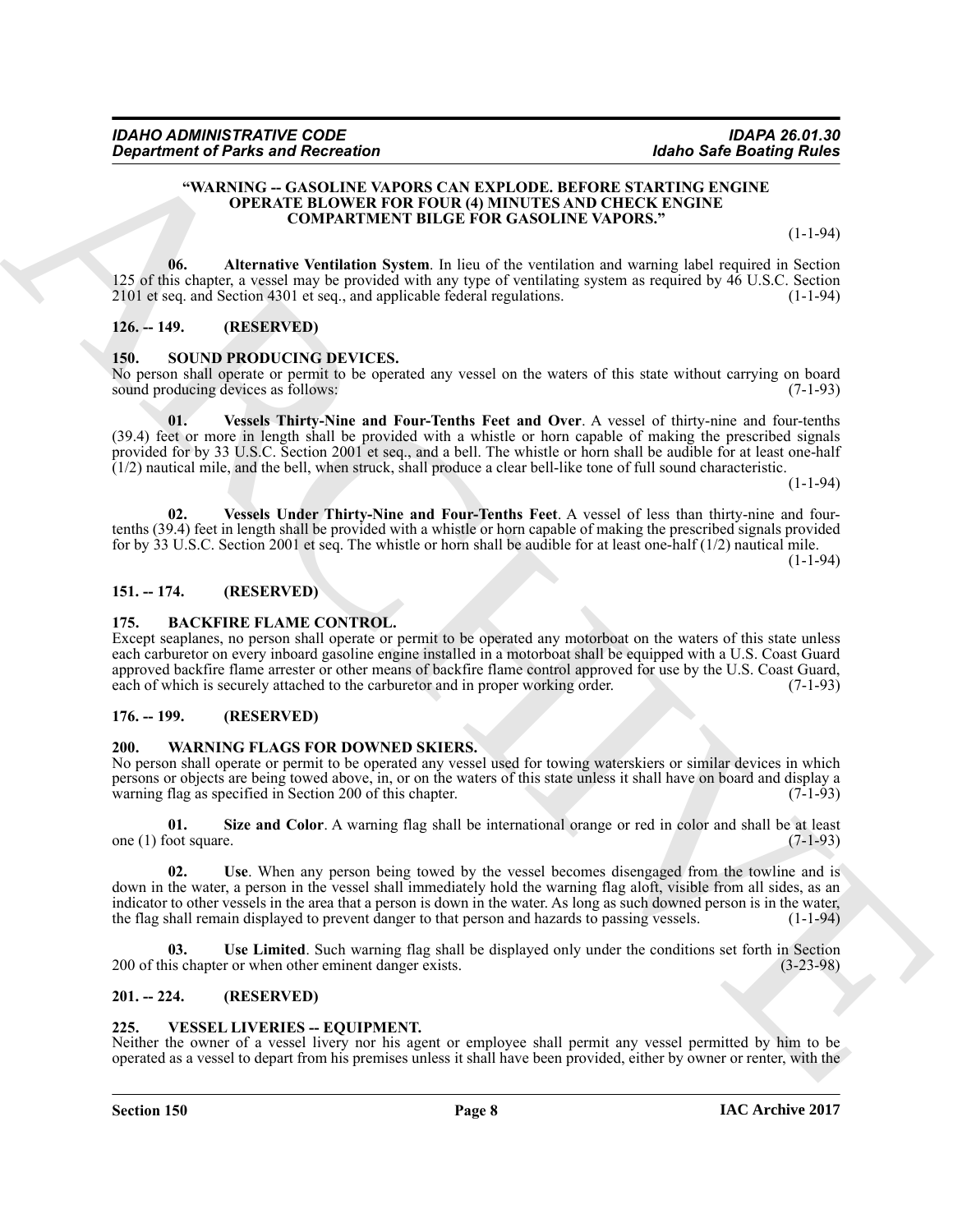| <b>IDAHO ADMINISTRATIVE CODE</b>          | <b>IDAPA 26.01.30</b>           |
|-------------------------------------------|---------------------------------|
| <b>Department of Parks and Recreation</b> | <b>Idaho Safe Boating Rules</b> |

equipment required pursuant to Title 67, Chapter 70, Idaho Code and this chapter. (1-1-94)

#### <span id="page-8-7"></span><span id="page-8-5"></span><span id="page-8-0"></span>**226. PERSONAL WATERCRAFT LIVERIES.**

*Goparines of Parks and Recreation*<br>
Address and Richel of Active Change W. John Cole and the state is a state of the state of the state of the state of the state of the state of the state of the state of the state of t **01. Education Required**. All liveries renting, leasing or hiring out any personal watercraft shall provide education in the laws, rules and safe operation of the personal watercraft to each person that will operate the personal watercraft. No person shall operate any personal watercraft which is rented, leased or hired without first completing instruction in the laws, rules and safe operation of the personal watercraft. This instruction shall include:

(3-23-98)

**a.** The complete reading of "Personal Watercraft Laws and Safe Operation," IDPR form REV 50.13;<br>(3-23-98)  $(3-23-98)$ 

**b.** The complete viewing of the video "Play It Safe" produced by the Personal Watercraft Industry Association. (3-23-98)

<span id="page-8-6"></span>**02. Acknowledgment Required**. All persons operating a rented, leased or hired personal watercraft shall carry on board for inspection by any law enforcement officer a valid "Idaho PWC Renter's Acknowledgment of Education" form, IDPR form REV 50.14. (3-23-98)

<span id="page-8-8"></span>**03. Provision of Forms, Videos, Publications**. All forms, videos and other required educational waters will be provided to personal watercraft liveries by the Department at no charge to the livery. (3-23-98) materials will be provided to personal watercraft liveries by the Department at no charge to the livery.

#### <span id="page-8-1"></span>**227. -- 249. (RESERVED)**

#### <span id="page-8-2"></span>**250. VESSEL NUMBERS -- DISPLAY, SIZE, COLOR.**

<span id="page-8-11"></span><span id="page-8-9"></span>

| 01. | <b>Requirements.</b> Each vessel number required by Section 67-7008, Idaho Code shall: | $(4-11-15)$ |
|-----|----------------------------------------------------------------------------------------|-------------|
| а.  | Be in plain vertical block characters of not less than three $(3)$ inches in height;   | $(7-1-93)$  |

**b.** Contrast with the color of the background; (7-1-93)

**c.** Have spaces or hyphens that are equal to the width of a letter other than "I" or a number other than even the letter and number groupings (Example: ID 5678 A or ID-5678-A); (7-1-93) "1" between the letter and number groupings (Example: ID 5678 A or ID-5678-A);

|  |  | Read from left to right; |  |  |  |  |  | $(7-1-93)$ |
|--|--|--------------------------|--|--|--|--|--|------------|
|--|--|--------------------------|--|--|--|--|--|------------|

**e.** Be maintained in legible condition; (7-1-93)

<span id="page-8-12"></span><span id="page-8-10"></span>**f.** Be as high above the waterline as practicable without decreasing the visibility of the number. (7-1-93)

**02. Manufacturers and Dealers**. When a vessel is used by a manufacturer or dealer for testing or demonstrating, the vessel number may be painted on or attached to removable plates that are temporarily but firmly attached to each side of the forward half of the vessel. (4-11-15) attached to each side of the forward half of the vessel.

**Special Circumstances**. On vessels so configured that a vessel number on the hull or superstructure would not be easily visible, the vessel number shall be painted on or attached to a backing plate that is attached to the forward half of the vessel so that the vessel number is visible from each side of the vessel. (4-11-15)

#### <span id="page-8-3"></span>**251. -- 274. (RESERVED)**

#### <span id="page-8-13"></span><span id="page-8-4"></span>**275. VESSEL NUMBERS -- FORM.**

<span id="page-8-14"></span>**Numbering**. Each vessel number issued according to Section 67-7008, Idaho Code, shall consist of hich denotes Idaho as the State of issuing authority, followed by:  $(4-11-15)$ the prefix "ID," which denotes Idaho as the State of issuing authority, followed by: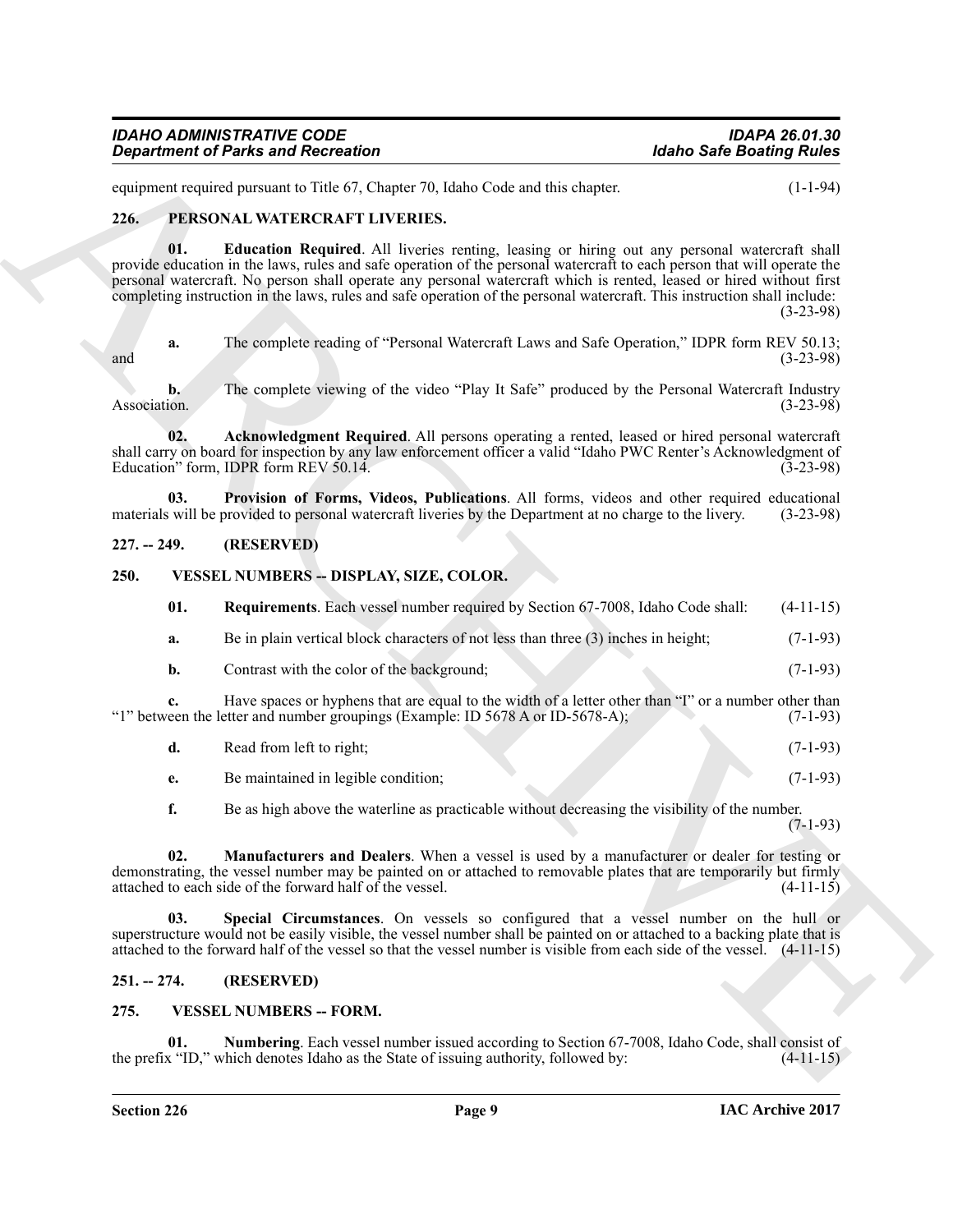# <span id="page-9-9"></span><span id="page-9-8"></span><span id="page-9-6"></span><span id="page-9-1"></span><span id="page-9-0"></span>**300. VALIDATION STICKERS.**

# <span id="page-9-7"></span><span id="page-9-2"></span>**301. -- 324. (RESERVED)**

# <span id="page-9-5"></span><span id="page-9-4"></span><span id="page-9-3"></span>**325. APPLICATION AND CERTIFICATE OF NUMBER -- CONTENTS.**

|                      | <b>Department of Parks and Recreation</b>                                                                                                                                                                                                                 | <b>Idaho Safe Boating Rules</b>                                                                 |
|----------------------|-----------------------------------------------------------------------------------------------------------------------------------------------------------------------------------------------------------------------------------------------------------|-------------------------------------------------------------------------------------------------|
| a.<br>$1234$ AB); or | Not more than four (4) numerals followed by not more than two (2) capital letters (Example: ID                                                                                                                                                            | $(1-1-94)$                                                                                      |
| b.<br>123 ABC).      | Not more than three (3) numerals followed by not more than three (3) capital letters (Example: ID                                                                                                                                                         | $(7-1-93)$                                                                                      |
| 02.                  | <b>Prohibited Letters.</b> A vessel number suffix may not include the letters "I," "O," or "Q," which<br>may be mistaken for numerals.                                                                                                                    | $(4-11-15)$                                                                                     |
| $276. - 299.$        | (RESERVED)                                                                                                                                                                                                                                                |                                                                                                 |
| 300.                 | <b>VALIDATION STICKERS.</b>                                                                                                                                                                                                                               |                                                                                                 |
| 01.<br>Code shall:   | Size and Location of Stickers. Validation stickers issued according to Section 67-7008, Idaho                                                                                                                                                             | $(4-11-15)$                                                                                     |
| a.<br>vessel;        | Be displayed within six (6) inches of and directly in line with the vessel number displayed on the                                                                                                                                                        | $(4-11-15)$                                                                                     |
| b.                   | Be approximately three (3) inches square; and                                                                                                                                                                                                             | $(7-1-93)$                                                                                      |
| c.                   | Indicate the year in which each validation sticker expires by the colors, green, red, blue, and<br>international orange, in rotation beginning with green for stickers that expire in 1987.                                                               | $(7-1-93)$                                                                                      |
| 02.                  | Removal of Stickers. Validation stickers issued according to Sections 67-7008 or 67-7011, Idaho<br>Code, which have become invalid, shall be removed from the vessel.                                                                                     | $(1-1-94)$                                                                                      |
| $301. - 324.$        | (RESERVED)                                                                                                                                                                                                                                                |                                                                                                 |
| 325.                 |                                                                                                                                                                                                                                                           |                                                                                                 |
|                      | APPLICATION AND CERTIFICATE OF NUMBER -- CONTENTS.                                                                                                                                                                                                        |                                                                                                 |
| 01.                  | Requirements. Except as allowed in Subsections 325.03 and 325.04 of this chapter, each<br>application for a certificate of number and each certificate of number, referred to in Section 67-7008, Idaho Code,<br>shall contain the following information: |                                                                                                 |
| a.                   | Number issued to the vessel;                                                                                                                                                                                                                              |                                                                                                 |
| b.                   | Expiration date of the certificate;                                                                                                                                                                                                                       |                                                                                                 |
| c.                   | State of principal use;                                                                                                                                                                                                                                   |                                                                                                 |
| d.                   | Name of the owner;                                                                                                                                                                                                                                        | $(7-1-93)$                                                                                      |
| e.                   | Address of owner, including ZIP code;                                                                                                                                                                                                                     |                                                                                                 |
| f.                   | Whether the vessel is used for pleasure, rent or lease, dealer or manufacturer demonstration,<br>commercial passenger carrying, commercial fishing or other use;                                                                                          |                                                                                                 |
| g.                   | Manufacturer's hull identification number (if any);                                                                                                                                                                                                       | $(4-11-15)$<br>$(7-1-93)$<br>$(7-1-93)$<br>$(7-1-93)$<br>$(7-1-93)$<br>$(7-1-93)$<br>$(7-1-93)$ |
| h.                   | Make of vessel;                                                                                                                                                                                                                                           | $(7-1-93)$                                                                                      |
| i.                   | Year vessel was manufactured;                                                                                                                                                                                                                             | $(7-1-93)$                                                                                      |

| g. | Manufacturer's hull identification number (if any); | $(7-1-93)$ |
|----|-----------------------------------------------------|------------|
| h. | Make of vessel:                                     | $(7-1-93)$ |
|    | Year vessel was manufactured;                       | $(7-1-93)$ |
|    | Overall length of vessel;                           | $(7-1-93)$ |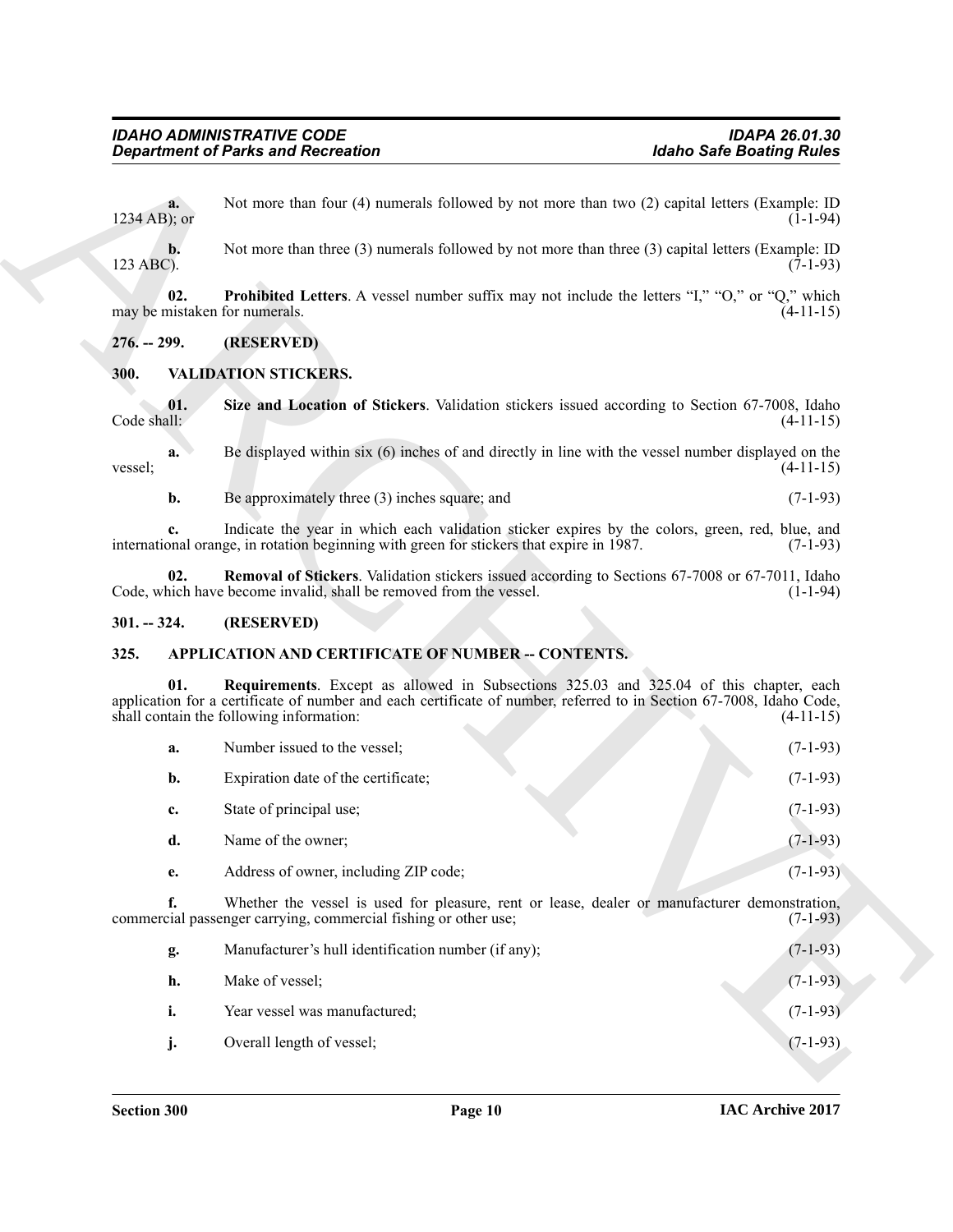<span id="page-10-3"></span><span id="page-10-2"></span>

| <b>IDAHO ADMINISTRATIVE CODE</b>          | <b>IDAPA 26.01.30</b>           |
|-------------------------------------------|---------------------------------|
| <b>Department of Parks and Recreation</b> | <b>Idaho Safe Boating Rules</b> |

|                              | <b>Department of Parks and Recreation</b>                                                                                                                                                                                                                                                                                                                                                                                                                                    | <b>Idaho Safe Boating Rules</b> |
|------------------------------|------------------------------------------------------------------------------------------------------------------------------------------------------------------------------------------------------------------------------------------------------------------------------------------------------------------------------------------------------------------------------------------------------------------------------------------------------------------------------|---------------------------------|
| k.                           | Whether the vessel is an open boat, cabin cruiser, houseboat, or other type;                                                                                                                                                                                                                                                                                                                                                                                                 | $(7-1-93)$                      |
| l.                           | Hull material;                                                                                                                                                                                                                                                                                                                                                                                                                                                               | $(7-1-93)$                      |
| m.                           | Whether the propulsion is inboard, outboard, inboard-outdrive, or sail;                                                                                                                                                                                                                                                                                                                                                                                                      | $(7-1-93)$                      |
| n.                           | Whether the fuel is gasoline, diesel, or other;                                                                                                                                                                                                                                                                                                                                                                                                                              | $(7-1-93)$                      |
| 0.                           | The number previously issued by an issuing authority for the vessel, if any;                                                                                                                                                                                                                                                                                                                                                                                                 | $(7-1-93)$                      |
| p.<br>transfer of ownership; | Whether the application is for a new certificate of number, renewal of a certificate of number, or                                                                                                                                                                                                                                                                                                                                                                           | $(4-11-15)$                     |
| q <sub>1</sub>               | The signature of the owner.                                                                                                                                                                                                                                                                                                                                                                                                                                                  | $(7-1-93)$                      |
| 02.                          | <b>Manufacturer or Dealer.</b> A certificate of number issued to a manufacturer or dealer to be used on<br>a vessel for test or demonstration purposes may omit the requirements of Subsections 325.01.g. through 325.01.n. of<br>this chapter if the word "manufacturer" or "dealer" is plainly marked on the certificate.                                                                                                                                                  | $(4-11-15)$                     |
| 03.                          | Livery Vessels. A certificate of number issued to a vessel that is to be rented or leased without<br>propulsion machinery may omit the requirements of Subsections 325.01.m. and 325.01.n. of this chapter if the words<br>"livery vessel" are plainly marked on the certificate.                                                                                                                                                                                            | $(4-11-15)$                     |
| 04.                          | <b>Proof of Ownership</b> . Each applicant for a certificate of number as prescribed in Section 67-7008,<br>Idaho Code, shall submit one (1) of the following documents to the Department or authorized vendor:                                                                                                                                                                                                                                                              | $(4-11-15)$                     |
| a.                           | The bill of sale from the dealer or a bill of sale from the previous owner of the vessel;                                                                                                                                                                                                                                                                                                                                                                                    | $(3-23-98)$                     |
| b.                           | If the vessel is home built, a sworn statement attesting to the identity of the builder, the location or<br>place of construction, the source of the material used for construction and a description of the vessel. The statement<br>must also be accompanied by any receipts received from the purchase or acquisition of the materials used in the<br>construction of the vessel and a copy of the construction plans, if any;                                            | $(3-23-98)$                     |
| previous owner;              | If the vessel has been rebuilt, a sworn statement attesting to the identity of the builder, the location<br>or place of rebuilding, the source of the material used for rebuilding and a description of the vessel. The statement<br>must also be accompanied by any receipts received for the purchase or acquisition of the materials used in the<br>rebuilding of the vessel and documentation indicating the source of the original hull and proof of ownership from the | $(3-23-98)$                     |
| d.                           | If none of the documents listed in Subsections 325.04.a. or 325.04.b. of this Section are available,<br>the applicant must submit an affidavit of ownership to the Department.                                                                                                                                                                                                                                                                                               | $(3-23-98)$                     |
| $326. - 349.$                | (RESERVED)                                                                                                                                                                                                                                                                                                                                                                                                                                                                   |                                 |
| 350.                         | <b>NUMBERING - EXEMPTIONS.</b><br>The following vessels are exempt from the numbering provisions of Title 67, Chapter 70, Idaho Code, pursuant to<br>Section $67-7009(5)$ , Idaho Code:                                                                                                                                                                                                                                                                                      | $(7-1-93)$                      |
| 01.                          | Rowboats. Rowboats without motors;                                                                                                                                                                                                                                                                                                                                                                                                                                           | $(7-1-93)$                      |
| 02.                          | Canoes. Canoes without motors;                                                                                                                                                                                                                                                                                                                                                                                                                                               | $(7-1-93)$                      |
| 03.                          | Kayaks. Kayaks without motors;                                                                                                                                                                                                                                                                                                                                                                                                                                               | $(7-1-93)$                      |
| 04.                          | Inflatables. Inflatable vessels without motors;                                                                                                                                                                                                                                                                                                                                                                                                                              | $(7-1-93)$                      |
|                              |                                                                                                                                                                                                                                                                                                                                                                                                                                                                              | $(7-1-93)$                      |

#### <span id="page-10-4"></span><span id="page-10-0"></span>**326. -- 349. (RESERVED)**

#### <span id="page-10-5"></span><span id="page-10-1"></span>**350. NUMBERING - EXEMPTIONS.**

<span id="page-10-10"></span><span id="page-10-9"></span><span id="page-10-8"></span><span id="page-10-7"></span><span id="page-10-6"></span>

| 01. | <b>Rowboats.</b> Rowboats without motors;              | $(7-1-93)$ |
|-----|--------------------------------------------------------|------------|
| 02. | <b>Canoes.</b> Canoes without motors;                  | $(7-1-93)$ |
| 03. | <b>Kayaks.</b> Kayaks without motors;                  | $(7-1-93)$ |
| 04. | <b>Inflatables.</b> Inflatable vessels without motors; | $(7-1-93)$ |
| 05. | Paddle Vessels. Paddle vessels without motors;         | $(7-1-93)$ |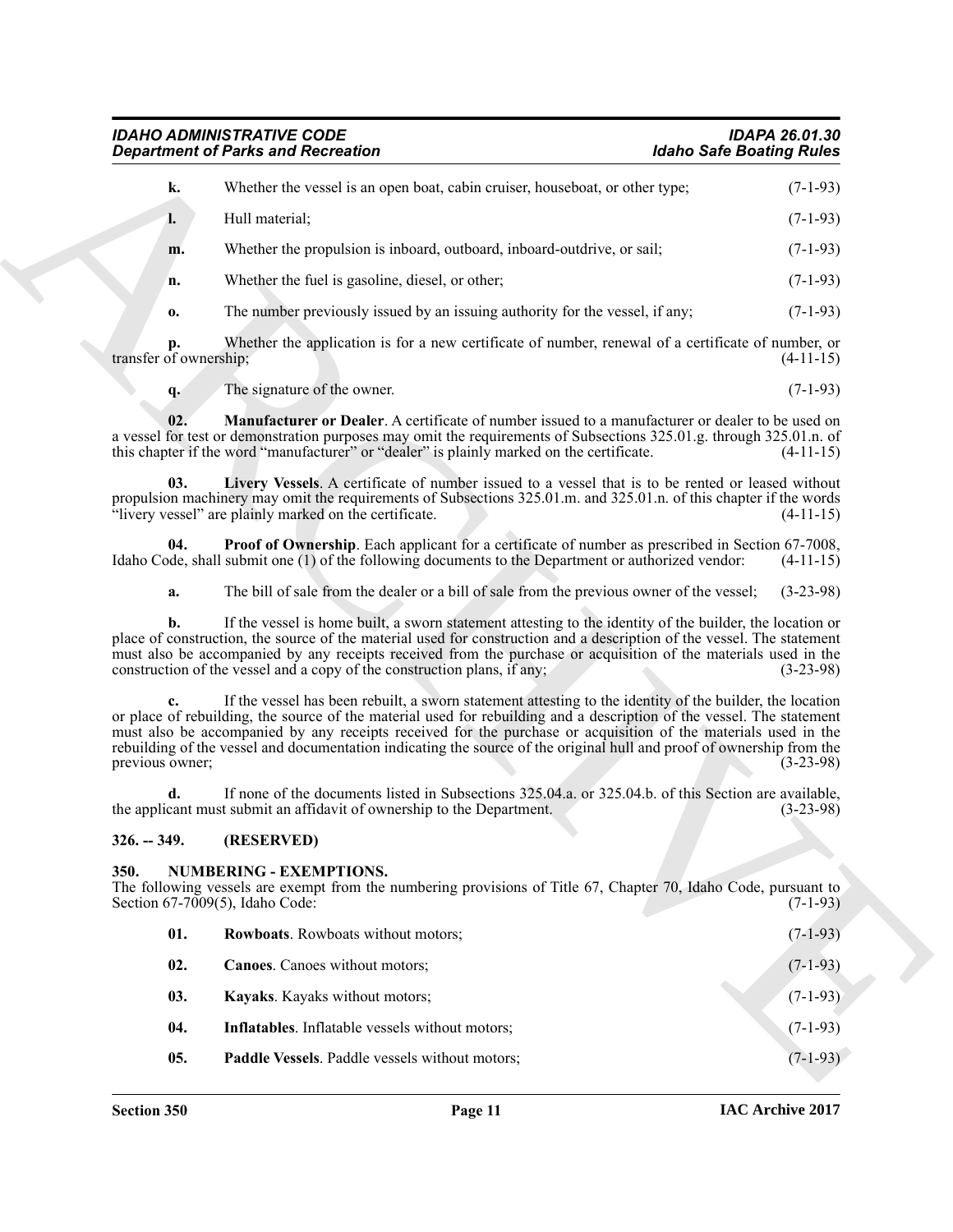<span id="page-11-15"></span><span id="page-11-14"></span><span id="page-11-12"></span>

| - 06.              | <b>Sailboards.</b> Sailboards without motors; | $(7-1-93)$ |
|--------------------|-----------------------------------------------|------------|
| $\blacksquare$ 07. | <b>Tenders.</b> Tenders;                      | $(7-1-93)$ |

**08.** Documented Vessels. Vessels properly documented with the U.S. Coast Guard, according to 46<br>2101 et seq : and (3-23-98) U.S.C.  $12101$  et seq.; and

<span id="page-11-13"></span>**09. Government Vessels**. Vessels exempted in Section 67-7009(3), Idaho Code, include those vessels owned by the United States, another state or a political subdivision thereof, which are used principally for governmental purposes other than recreation, and which are clearly identifiable as a government-owned vessel.

(7-1-93)

# <span id="page-11-0"></span>**351. -- 399. (RESERVED)**

#### <span id="page-11-5"></span><span id="page-11-4"></span><span id="page-11-1"></span>**400. COUNTY ELIGIBILITY TO RECEIVE MONEYS FROM THE STATE VESSEL ACCOUNT.**

**Experiment of Parks and Recreation Holen C. (1-19)**<br>
16 (1) **C.** S. E. The control of the state of the state include the state of the state of the state of the state of the state of the state of the state of the state **01. Boating Improvement Program**. Only those counties in the state with a boating improvement program, as recognized by the Department, shall be eligible to receive moneys from the state vessel account. "A 'boating improvement program' means that one or more recognized boating facilities are being developed and/or maintained within the county's jurisdiction and/or that the county has or is actively developing a recognized boating<br>law enforcement program" (Section 67-7013(6). Idaho Code). law enforcement program" (Section 67-7013(6), Idaho Code).

<span id="page-11-6"></span>**02. Requirements for Boating Improvement Program**. A boating improvement program is recognized if it contains one (1) or more of the following:  $(7-1-93)$ 

**a.** Boating facilities which are being maintained within the county's jurisdiction. A boating facility is an improved public boating access site, which includes at least an improved (concrete or asphalt) boat ramp and any type parking area for vehicles and their attached boat trailers. (1-1-94) type parking area for vehicles and their attached boat trailers.

**b.** Boating facilities which are being developed within the county's jurisdiction. "Being developed" at substantiating evidence can and shall be presented in proof of the development. (1-1-94) means that substantiating evidence can and shall be presented in proof of the development.

**c.** The county has a boating law enforcement program. A boating law enforcement program is a program whereby an agent of the county sheriff's Department is currently, or has in the recent past, patrolled the county's waterways and enforced Title 67, Chapter 70, Idaho Code. (1-1-94) county's waterways and enforced Title 67, Chapter 70, Idaho Code.

**d.** The county is actively developing a boating law enforcement program. "Actively developing" means that substantiating evidence can and shall be presented in proof if the development. (1-1-94)

# <span id="page-11-2"></span>**401. -- 424. (RESERVED)**

#### <span id="page-11-7"></span><span id="page-11-3"></span>**425. HULL IDENTIFICATION NUMBERS - REQUIRED.**

<span id="page-11-10"></span>**01. Obtaining a Hull Identification Number**. A person who builds or imports a vessel for his own use and not for the purposes of sale shall request a hull identification number from the director and affix the number as instructed (Section  $67-7004(2)$ ). Idaho Code). instructed (Section  $67-7004(2)$ , Idaho Code).

<span id="page-11-8"></span>**02. Displaying the Hull Identification Number**. A person shall identify a vessel with the display of two (2) identical hull identification numbers, or as otherwise provided by 46 U.S.C. Section 2101 et seq. and Section 4301 et seq., and 33 CFR Section 181.21 et seq.

<span id="page-11-9"></span>**03. Duplicate Numbers Prohibited**. The same hull identification number may not be assigned to more than one  $(1)$  vessel.  $(7-1-93)$ 

<span id="page-11-11"></span>**Proof of Ownership**. Each applicant for a hull identification number as prescribed in Sections 67-7004(2) and 67-7004(4), Idaho Code, shall submit one (1) of the following documents to the Department: (3-23-98)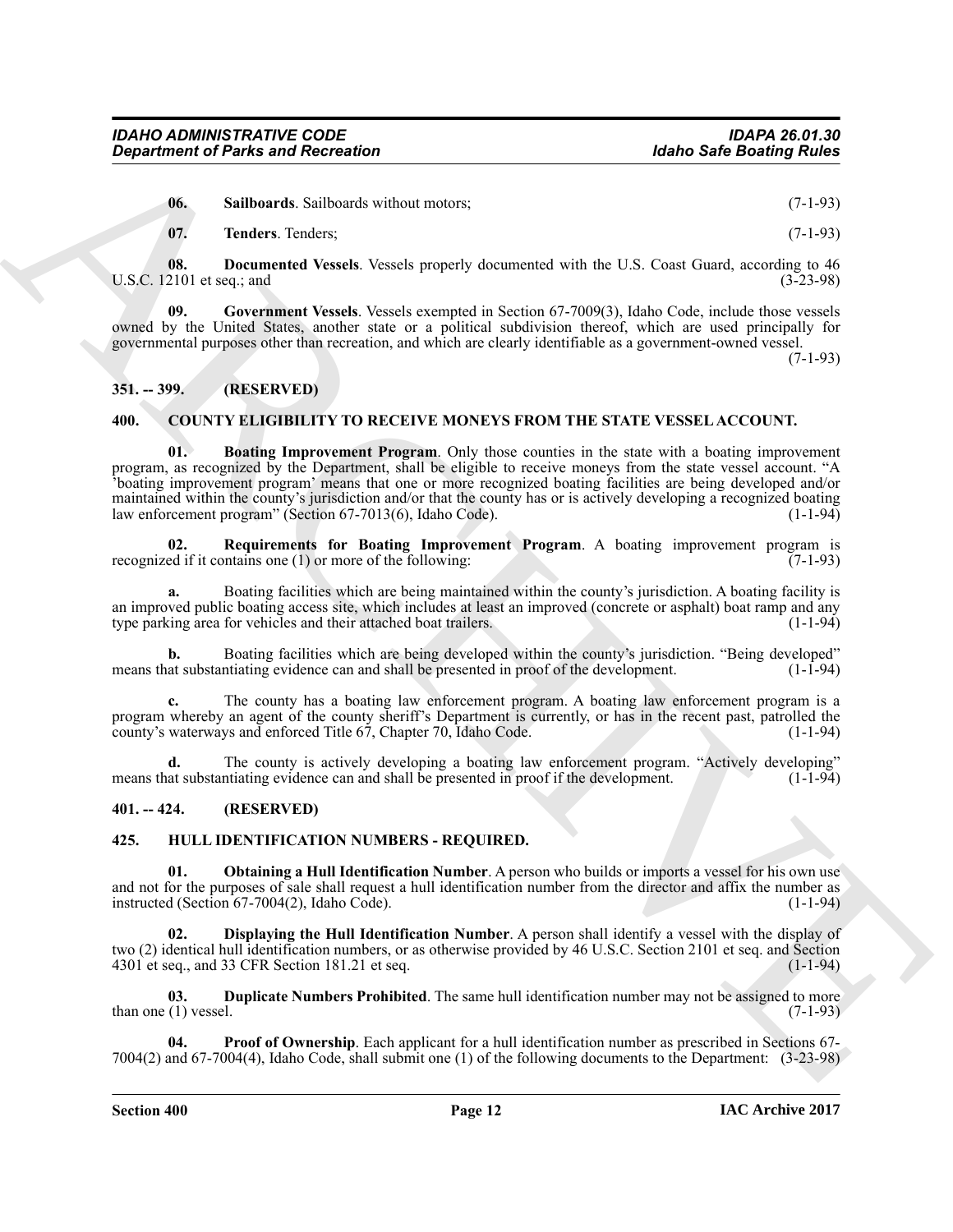**a.** The bill of sale from the dealer or a bill of sale from the previous owner of the vessel; (3-23-98)

**b.** If the vessel is home built, a sworn statement attesting to the identity of the builder, the location or place of construction, the source of the material used for construction and a description of the vessel. The statement must also be accompanied by any receipts received from the purchase or acquisition of the materials used in the construction of the vessel and a copy of the construction plans, if any: (3-23-98) construction of the vessel and a copy of the construction plans, if any;

**c.** If the vessel has been rebuilt, a sworn statement attesting to the identity of the builder, the location or place of rebuilding, the source of the material used for rebuilding and a description of the vessel. The statement must also be accompanied by any receipts received for the purchase or acquisition of the materials used in the rebuilding of the vessel and documentation indicating the source of the original hull and proof of ownership from the previous owner: (3-23-98) previous owner;

**d.** If none of the documents listed in Subsections 425.04.a. or 425.04.b. of this Section are available, the applicant must submit an affidavit of ownership to the Department. (3-23-98)

# <span id="page-12-0"></span>**426. -- 449. (RESERVED)**

#### <span id="page-12-6"></span><span id="page-12-1"></span>**450. HULL IDENTIFICATION NUMBERS -- FORM.**

Each hull identification number issued according to Section 67-7004(2), Idaho Code shall consist of twelve (12) characters, uninterrupted by slashes, hyphens, or spaces, as follows: (1-1-94) characters, uninterrupted by slashes, hyphens, or spaces, as follows:

<span id="page-12-10"></span>**01. Prefix**. The first three (3) characters (prefix) shall be "IDZ," which denotes Idaho as the issuing authority. (1-1-94)

<span id="page-12-8"></span><span id="page-12-7"></span>**02. Hull Serial Number**. Characters four (4) through eight (8) shall be the hull serial number assigned by the director in letters of the English alphabet, or Arabic numerals, or both, except the letters "I," "O," and "Q."

 $(1-1-94)$ 

*General forms and Recession Hohe Safe Booking**Euler Comparison <b><i>Charmel Safe Booking**Euler Control in the Charmel Safe Booking**Charmel Safe Booking**Charmel Safe Booking**Charmel Safe Booking**Charmel Safe* **03. Date of Manufacture**. Characters nine (9) and ten (10) shall indicate the month and year of manufacture. The date indicated can be no earlier than the date construction or assembly began and no later than the date construction or assembly is completed or the vessel is imported into the United States. Character nine (9) shall be indicated using letters of the English alphabet. The first month of the year, January, shall be designated by the letter "A," the second month, February, by the letter "B," and so on until the last month of the year, December. Character ten (10) shall be the last digit of the year of manufacture or import and shall be an Arabic numeral. (1-1-94)

<span id="page-12-9"></span>**04. Model Year**. Characters eleven (11) and twelve (12) shall indicate the model year using Arabic is for the last two (2) numbers of the model year such as "87" for 1987 and "88" for 1988. (1-1-94) numerals for the last two  $(2)$  numbers of the model year such as "87" for 1987 and "88" for 1988.

# <span id="page-12-2"></span>**451. -- 474. (RESERVED)**

# <span id="page-12-4"></span><span id="page-12-3"></span>**475. HULL IDENTIFICATION NUMBERS -- DISPLAY.**

Each hull identification number issued according to Section 67-7004(2), Idaho Code shall be displayed as follows:

 $(1-1-94)$ 

<span id="page-12-5"></span>**01.** Primary Number. The primary hull identification number shall be affixed:  $(1-1-94)$ 

**a.** On vessels with transoms, to the starboard outboard side of the transom within two (2) inches of the extransom, gunwale, or hull/deck joint, whichever is lowest. top of the transom, gunwale, or hull/deck joint, whichever is lowest.

**b.** On vessels without transoms or on vessels on which it would be impractical to use the transom, to the starboard outboard side of the hull, aft, within one (1) foot of the stern and within two (2) inches of the top of the hull side, gunwale or hull/deck joint, whichever is lowest. (7-1-93)

On catamarans and pontoon vessels which have readily replaceable hulls, to the aft crossbeam t of the starboard hull attachment. (7-1-93) within one  $(1)$  foot of the starboard hull attachment.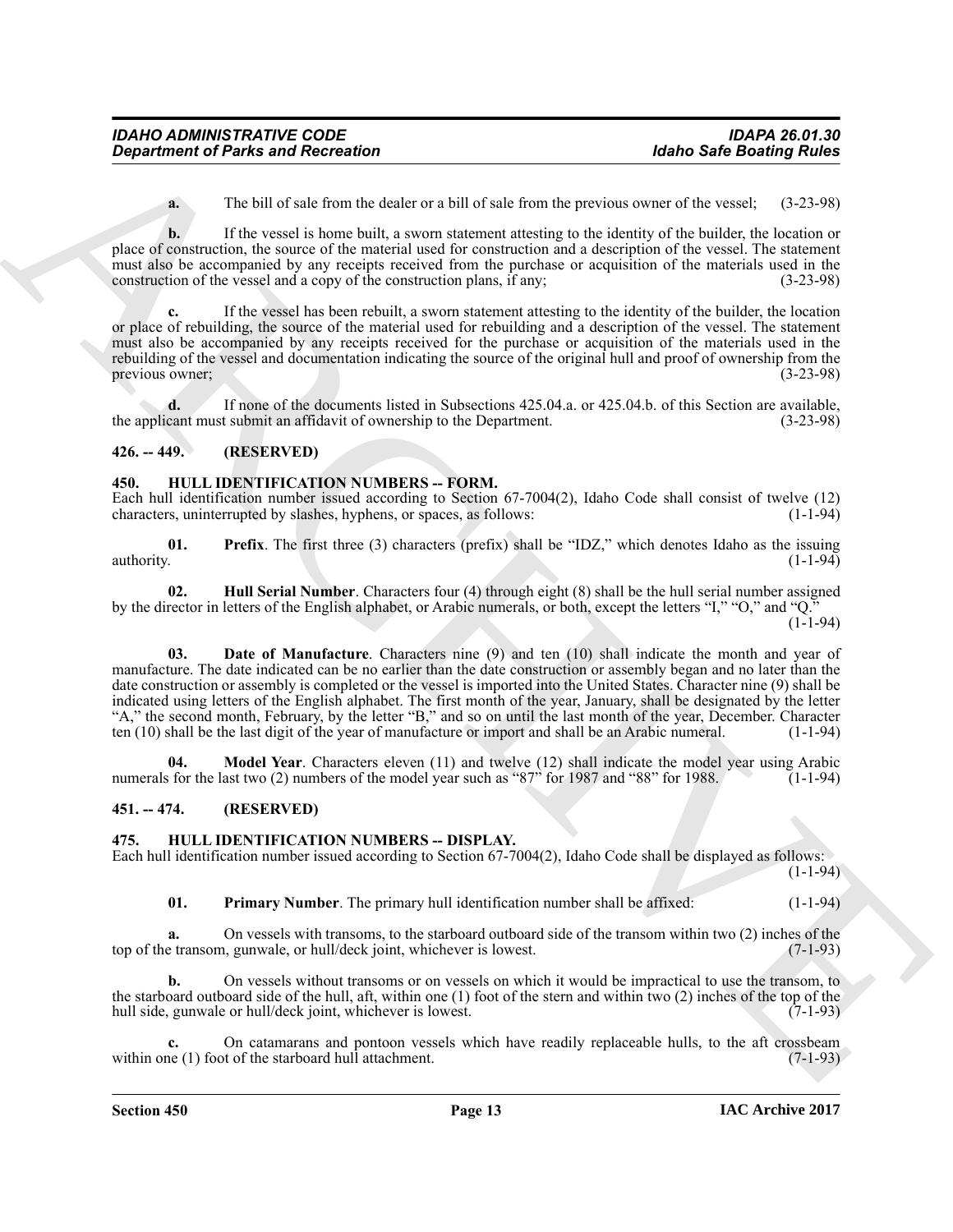**d.** If the hull identification number would not be visible, because of rails, fittings, or other accessories, the number shall be affixed as near as possible to the location specified in Subsection 475.01 of this chapter. (1-1-94)

<span id="page-13-3"></span><span id="page-13-2"></span>**02. Duplicate Number**. The duplicate hull identification number shall be affixed in an unexposed on the interior of the vessel or beneath a fitting or item of hardware. (1-1-94) location on the interior of the vessel or beneath a fitting or item of hardware.

Given the first and Recentrics<br>
Totals and Recentral term in the state of the state of the state of the state of the state of the state of the state of the state of the state of the state of the state of the state of the **03. Hull Identification Number to Be Permanently Affixed**. Each hull identification number shall be carved, burned, stamped, embossed, molded, bonded, or otherwise permanently affixed to the vessel so that alteration, removal, or replacement would be obvious. If the number is on a separate plate, the plate shall be fastened in such a manner that its removal would normally cause some scarring of or damage to the surrounding hull area. A hull identification number may not be attached to parts of the vessel that are removable. (1-1-94)

<span id="page-13-4"></span>**04. Size of Characters**. The characters of each hull identification number shall be no less than onefourth  $(1/4)$  of an inch high. (1-1-94)

# <span id="page-13-0"></span>**476. -- 499. (RESERVED)**

#### <span id="page-13-5"></span><span id="page-13-1"></span>**500. IDAHO WATERWAY MARKING SYSTEM.**

<span id="page-13-12"></span>**01. Uniform System**. In the marking of water areas, as described in Section 67-7031, Idaho Code, the Uniform State Waterway Marking System shall be used for the placement of aids to navigation and regulatory markers in the waters of the state. markers in the waters of the state.

**02. Regulatory Markers**. Regulatory markers shall be used to indicate to a vessel operator the existence of dangerous areas as well as those which are restricted or controlled, such as speed zones and areas dedicated to a particular use, or to provide general information and directions. (1-1-94) dedicated to a particular use, or to provide general information and directions.

<span id="page-13-10"></span><span id="page-13-7"></span><span id="page-13-6"></span>**03. Colors**. Each regulatory marker shall be colored white with international orange geometric shapes.  $(7-1-93)$ 

**04. Buoys**. When a buoy is used as a regulatory marker it shall be white with horizontal bands of international orange placed completely around the buoy circumference. One (1) band shall be at the top of the buoy body, with a second band placed just above the waterline of the buoy so that both international orange bands are clearly visible to approaching vessels. The area of buoy body visible between the two (2) bands shall be white.

(7-1-93)

**05. Geometric Shapes**. Geometric shapes shall be placed on the white portion of the buoy body and shall be colored international orange. The authorized geometric shapes and meanings associated with them are as follows: (7-1-93) follows: (7-1-93)

<span id="page-13-8"></span>**a.** A vertical open faced diamond shape to mean danger. (7-1-93)

**b.** A vertical open faced diamond shape having a cross centered in the diamond to mean that a vesselled from the marked area. (7-1-93) is excluded from the marked area.

**c.** A circular shape to mean that vessel operated in the marked area is subject to certain operating restrictions. (7-1-93)

<span id="page-13-11"></span><span id="page-13-9"></span>**d.** A square or rectangular shape with directions or information lettered on the inside. (7-1-93)

**06. Signs**. Where a regulatory marker consists of a square or rectangular shaped sign displayed from a structure, the sign shall be white, with an international orange border. When a diamond or circular geometric shape associated with meaning of the marker is included it shall be centered on the signboard. (7-1-93)

**Navigation Aids**. Aids to navigation shall be used to supplement the federal lateral system of have either a lateral or cardinal meaning. (1-1-94) buoyage and shall have either a lateral or cardinal meaning.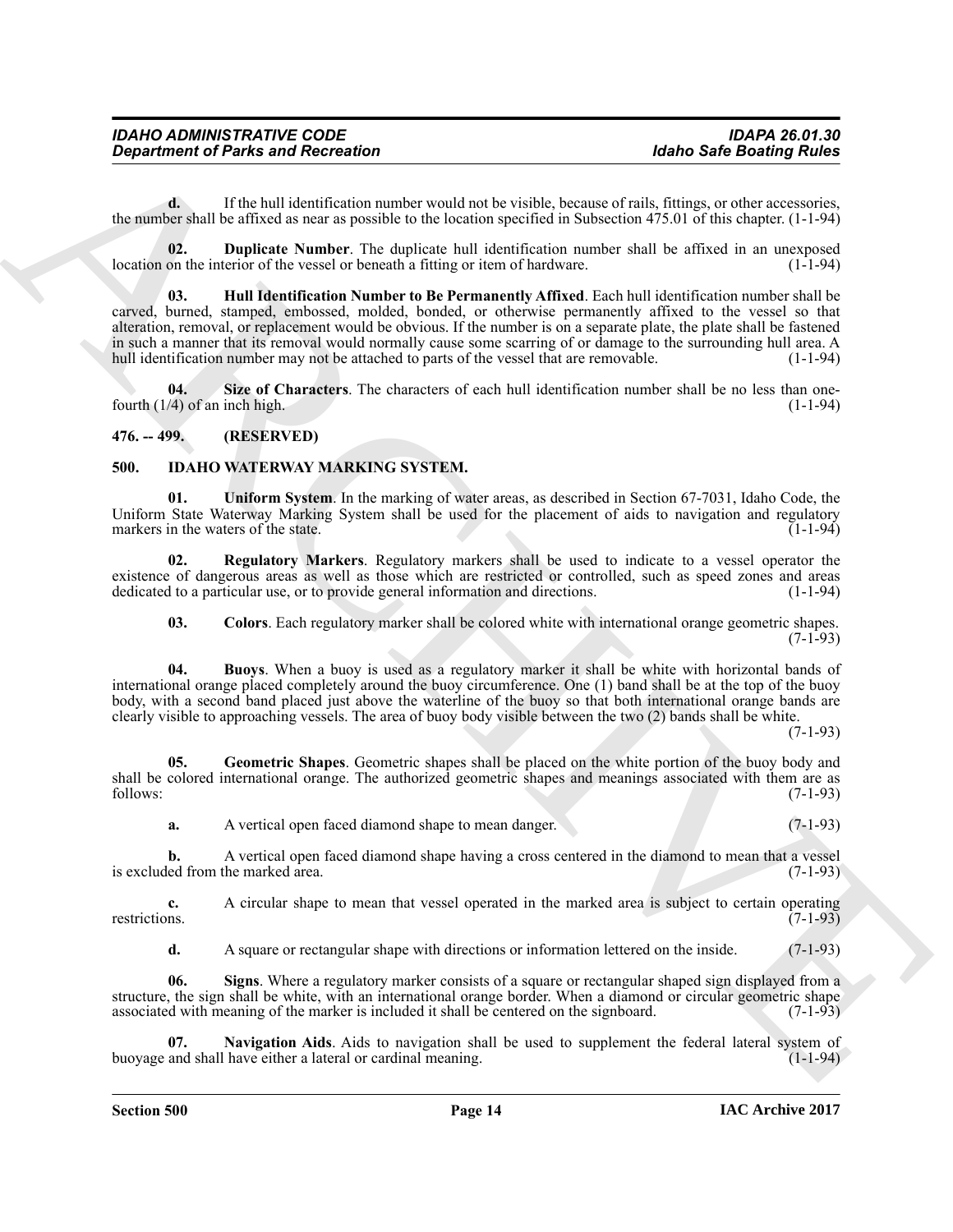*Department of Parks and Recession*<br> **Using Channel Recession**<br> **Using Channel Recession**<br> **Using Channel Recession**<br> **Using Channel Recession**<br> **Using Channel Recession**<br> **Using Channel Recession**<br> **Using Channel Reces 08. Defined Channel**. On a well defined channel including a river or other relatively narrow natural or improved waterway, an aid to navigation shall normally be a solid colored buoy. A buoy which marks the left side of the channel viewed looking upstream or toward the head of navigation shall be colored all black. A buoy which marks the right side of the channel viewed looking upstream or toward the head of a navigation shall be colored all red. On a well defined channel, solid colored buoys shall be established in pairs, one (1) on each side of the navigable channel which they mark, and opposite each other to inform the user that the channel lies between the buoys and that he should pass between the buoys. (7-1-93)

<span id="page-14-3"></span><span id="page-14-2"></span>**09. Irregularly Defined Channel**. On an irregularly defined channel, solid colored buoys may be used singly in staggered fashion on alternate sides of the channel provided they are spaced at sufficiently close intervals to inform the user that the channel lies between the buoys and that he should pass between the buoys. (7-1-93)

<span id="page-14-9"></span>**10. Undefined Channel**. Where there is no well defined channel or when a body of water is obstructed by objects whose nature or location is such that the obstruction can be approached by a vessel from more than one (1) direction, supplemental aids to navigation having cardinal meaning (i.e., pertaining to the cardinal points of the compass, north, east, south, and west) may be used. The use of an aid to navigation having cardinal meaning is discretionary provided that the use of such a marker is limited to wholly state owned waters and the state waters for private aids to navigation as defined and described in Section 500 of this chapter. (1-1-94)

<span id="page-14-0"></span>**11. Cardinal System**. Aids to navigation conforming to the cardinal system shall consist of three (3) distinctly colored buoys.

**a.** A white buoy with a red top may be used to indicate to a vessel operator that he shall pass to the south or west of the buoy. (1-1-94)

**b.** A white buoy with a black top may be used to indicate to a vessel operator that he shall pass to the east of the buoy. (1-1-94) north or east of the buoy.

**c.** In addition, a buoy showing alternate vertical red and white stripes may be used to indicate to a vessel operator that an obstruction to navigation extends from the nearest shore to the buoy and that he may not pass between the buoy and shore. The number of white and red stripes is discretionary, provided that the white stripes are twice the width of the red stripes. (1-1-94) twice the width of the red stripes.

<span id="page-14-6"></span>**12. Markers to Be Visible**. The size, shape, material, and construction of all markers, both fixed and floating, shall be such as to be observable under normal conditions of visibility at a distance such that the significance of the marker or aid shall be recognizable before the observer stands into danger. (1-1-94)

<span id="page-14-5"></span>**13. Lettering to Be Visible**. Numbers, letters or words on an aid to navigation or regulatory marker shall be placed in a manner to enable them to be clearly visible to an approaching and passing vessel. They shall be block style, well proportioned, and as large as the available space permits. Numbers and letters on red or black backgrounds shall be white; numbers and letters on white backgrounds shall be black. (7-1-93)

<span id="page-14-7"></span>**14. Numbering Buoys**. Odd numbers shall be used to identify solid colored black buoys or black topped buoys; even numbers shall be used to identify solid colored red buoys or red topped buoys. All numbers shall increase in an upstream direction or toward the head of navigation. The use of numbers to identify buoys is discretionary. (7-1-93) discretionary. (7-1-93)

**15. Lettering Markers**. Letters only may be used to identify regulatory and the white and red vertically striped obstruction markers. When used the letters shall follow alphabetical sequence in an upstream direction or toward the head of navigation. The letters "I" and "O" shall be omitted to preclude confusion with numbers. The use of letters to identify regulatory markers and obstruction markers is discretionary. (7-1-93) numbers. The use of letters to identify regulatory markers and obstruction markers is discretionary.

- <span id="page-14-8"></span><span id="page-14-4"></span>**16. Reflective Material**. The use of reflectors or retroreflective materials shall be discretionary.  $(7-1-93)$
- <span id="page-14-1"></span>**17. Color of Reflective Material**. When used on buoys having lateral significance, red reflectors or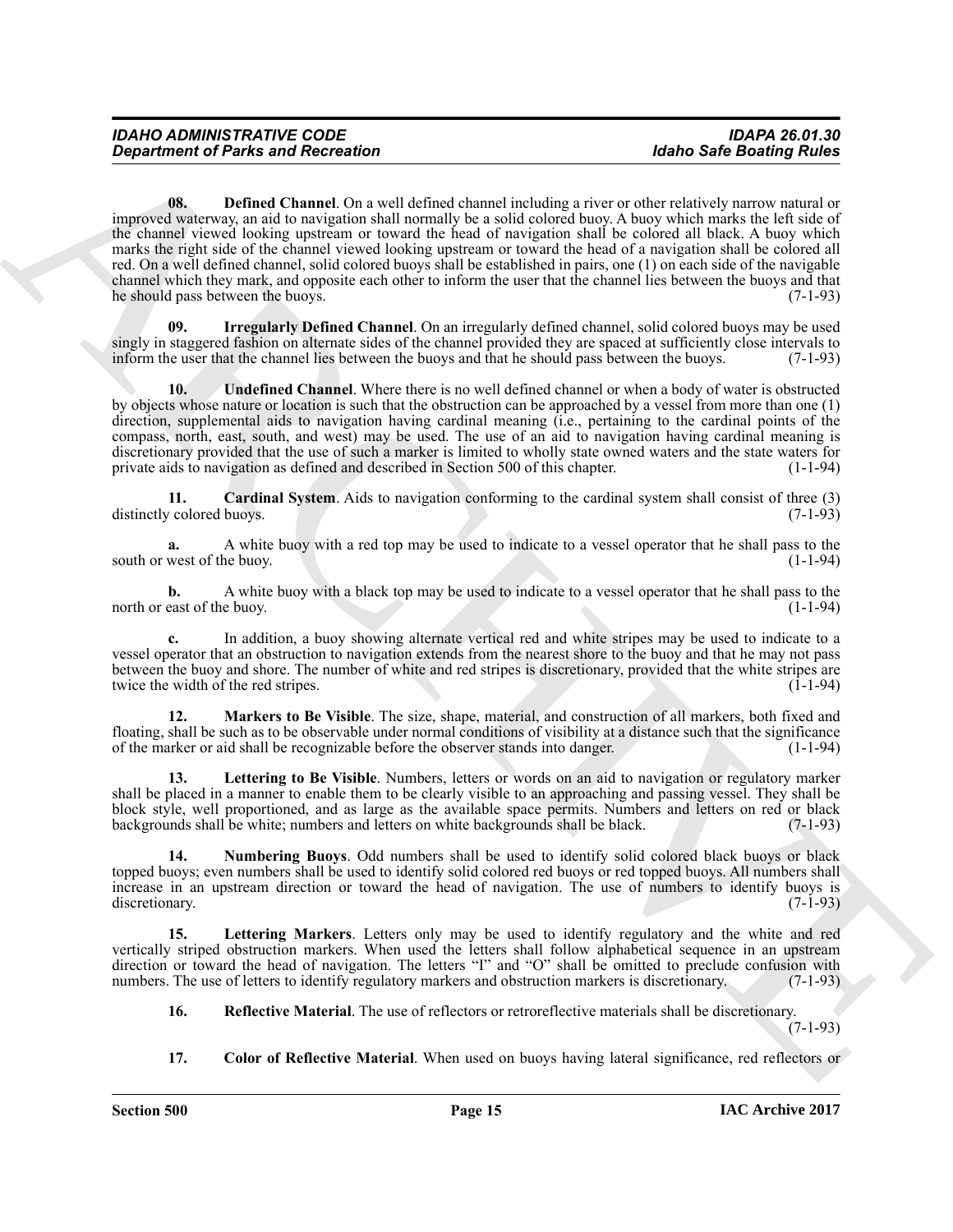| <b>IDAHO ADMINISTRATIVE CODE</b>          | <b>IDAPA 26.01.30</b>           |
|-------------------------------------------|---------------------------------|
| <b>Department of Parks and Recreation</b> | <b>Idaho Safe Boating Rules</b> |

<span id="page-15-5"></span>retroreflective materials shall be used on solid colored red buoys; green reflectors or retroreflective materials shall be used on solid colored black buoys; white reflectors or retroreflective materials only shall be used for all other buoys including regulatory markers, except that orange reflectors or retroreflective materials may be used on the orange portions of regulatory markers. (7-1-93)

**Dependent of Paris and Recorded Interactional Space Section 14.1 and the control of the Safe Section 14.1 and the same section 14.1 and the same section 14.1 and the same section 14.1 and the same section 14.1 and the sa 18. Lights**. The use of navigational lights on state aids to navigation, including regulatory markers, is discretionary. When used, lights on solid colored buoys shall be regularly flashing, regularly occulting, or equal interval lights. For ordinary purposes the frequency of flashes may not be more than thirty (30) flashes per minute (slow flashing). When it is desired that lights have a distinct cautionary significance, as at sharp turns or sudden constrictions in the channel or to mark wrecks or other artificial or natural obstructions, the frequency of flashes may not be less than sixty (60) flashes per minute (quick flashing). When a light is used on a cardinal system buoy or a vertically striped white and red buoy it shall always be quick flashing. The colors of the lights shall be the same as for reflectors; a red light only on a solid colored red buoy; a green light on solid colored black buoy; white light only for all other buoys including regulatory markers. all other buoys including regulatory markers.

<span id="page-15-7"></span>**19. Ownership Identification**. The use and placement of ownership identification is discretionary, provided that ownership identification is worded and placed in a manner which shall avoid detracting from the meaning intended to be conveved by a navigational aid or regulatory marker. meaning intended to be conveyed by a navigational aid or regulatory marker.

<span id="page-15-6"></span>**20. Mooring Buoys**. Mooring buoys instate waters for private aids to navigation shall be colored white and shall have a horizontal blue band around the circumference of the buoy centered midway between the top of the buoy and the waterline.

<span id="page-15-4"></span>**21. Lighted Mooring Buoys**. A lighted mooring buoy shall normally display a slow flashing white light. When its location in a waterway is such that it constitutes an obstruction to a vessel operated during hours of darkness, it shall display a quick flashing white light. darkness, it shall display a quick flashing white light.

<span id="page-15-3"></span>**22. Identifying Mooring Buoys**. A mooring buoy may bear ownership identification provided that the manner and placement of the identification does not detract from the meaning intended to be conveyed by the color scheme or identification letter when assigned. (7-1-93)

# <span id="page-15-0"></span>**501. -- 524. (RESERVED)**

# <span id="page-15-8"></span><span id="page-15-1"></span>**525. NEGLIGENT OPERATION.**

Negligent operation, as used in Section 67-7017, Idaho Code, shall include, but not be limited to, the following:

 $(1-1-94)$ 

**01. Airborne**. Becoming airborne or completely leaving the water while crossing the wake of another vessel at an unsafe distance from the vessel creating the wake; or (3-23-98)

<span id="page-15-11"></span><span id="page-15-10"></span><span id="page-15-9"></span>**02. Weaving**. Weaving through congested traffic; or (3-23-98)

**03.** Speed or Proximity. Operating at such a speed and proximity to another vessel, a person, or of other persons so as to require the operator to swerve at the last moment to avoid collision. (3-23-98) property of other persons so as to require the operator to swerve at the last moment to avoid collision.

<span id="page-15-2"></span>**526. -- 999. (RESERVED)**